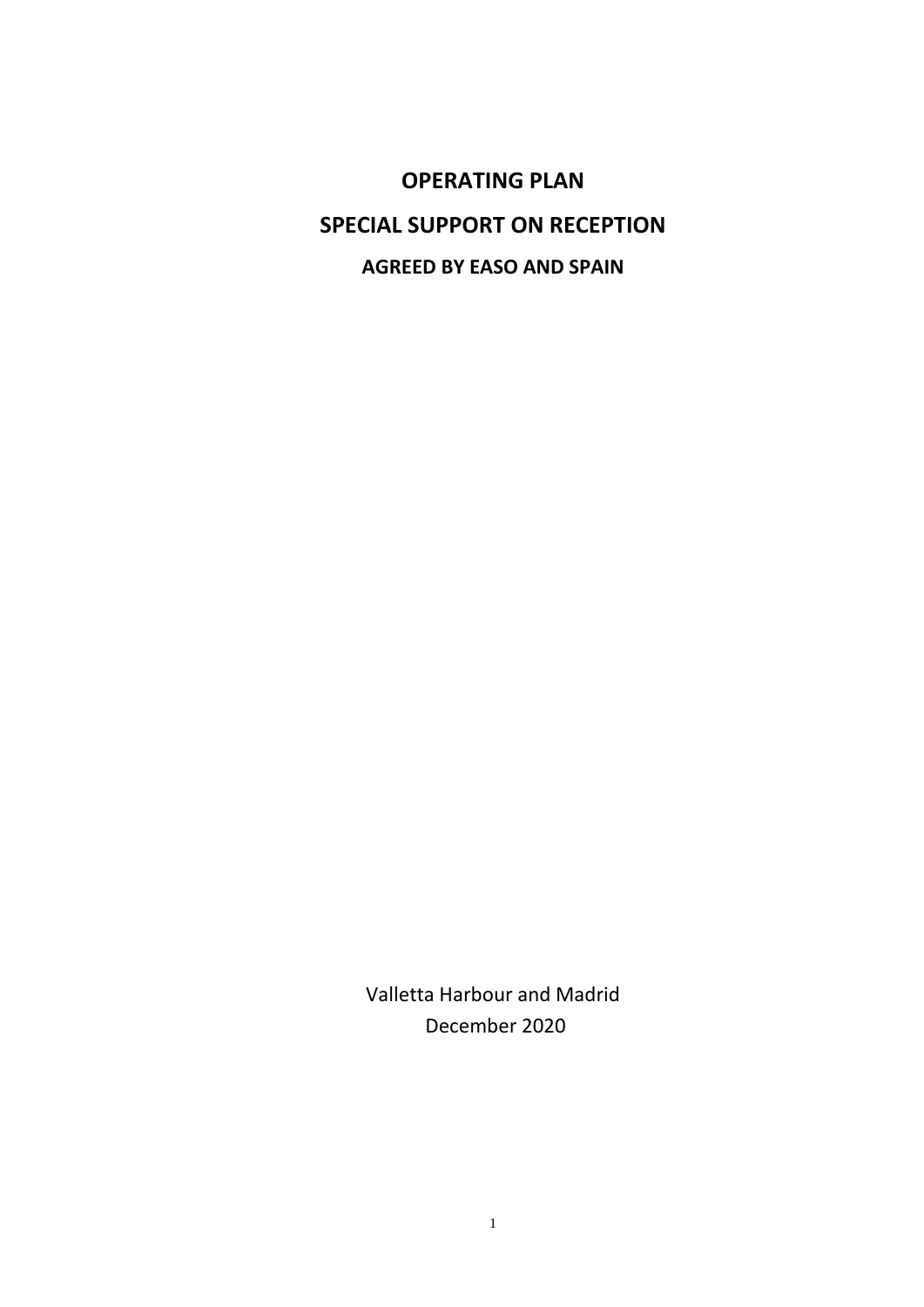Having regard to Articles 8, 10 and 13 to 23] of Regulation (EU) No 439/2010 of the European Parliament and of the Council of 19 May 2010 establishing a European Asylum Support Office (hereinafter 'EASO Regulation'),

The Executive Director of the European Asylum Support Office (hereinafter 'EASO')

and

The State Secretary for Migrations of the Secretary of State for Migrations (Secretaría de Estado de Migraciones –hereinafter 'SEM') of Spain (hereinafter 'Member State')

Hereby agree on the Operating Plan for Special Support on Reception (hereinafter 'the Plan') for the deployment of experts and the provision of technical and operational assistance to [Member State] from 7 December until 31 December 2021.

Any amendments or adaptations of this Plan shall be agreed in accordance with Article 18(2) of the EASO Regulation.

EASO shall share a copy of the Plan with the Members of the EASO Management Board for information.

Valletta Harbour and Madrid

December 2020

Executive Director of the European Asylum Support **Office** 

State Secretary for Migrations of Spain

Nina Gregori **Music Access 1986** Hana Jalloul Muro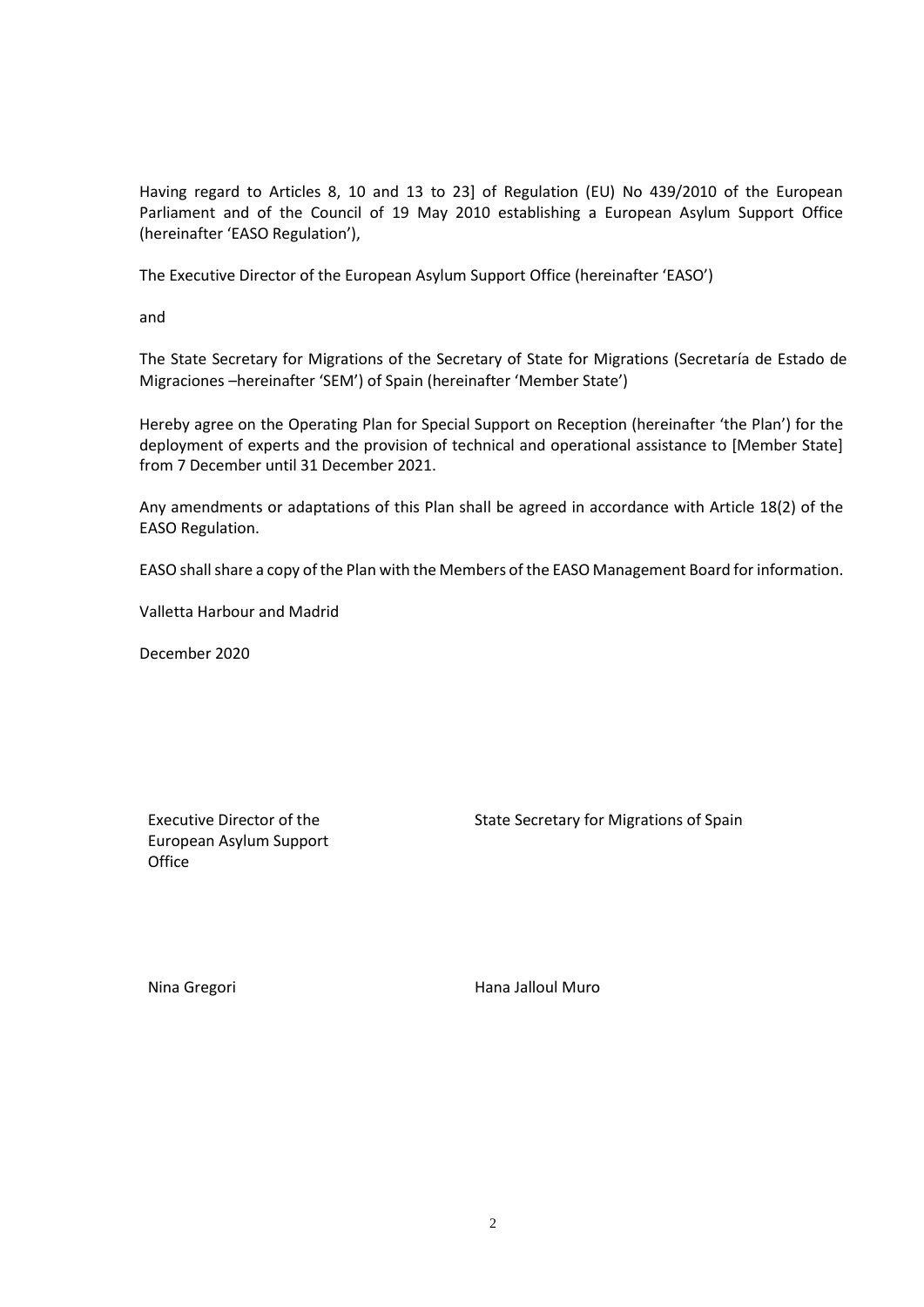## **1.0 INTRODUCTION**

In a letter sent on 5 August 2020 in reply to an initial request from State Secretary for Migrations Hana Jalloul Muro, EASO Executive Director Nina Gregori offered further collaboration and potential EASO support to the Secretary of State for Migrations, in relation to reception.

In the course of subsequent technical meetings, the proposal for a Joint Rapid Needs Assessment (JRNA) and the identification of possible areas of support were further discussed and analysed. A rapid needs assessment was conducted jointly by EASO and the Spanish Secretary of State's services throughout September-October 2020. The exercise resulted in a Joint Rapid Needs Assessment report followed by a draft Operating Plan for special support on reception which was then concluded in this document as the Operating Plan Special Support on Reception.

The Plan addresses the operational needs of Member States under pressure that have requested support from EASO. Such a Plan gives direction on the delivery of EASO's technical and operational assistance and the deployment of Asylum Support Teams.

This Plan including its amendments, composed of the Main part and Annexes (if included), is formally agreed with the authorities of Spain (hereinafter 'Host Member State').

The Main part (and its Annexes) are equally important and form the Operational Plan, having the same legal binding character for the participating authorities.

## **2.0 LEGAL FRAMEWORK**

#### **2.1 General legal basis for the Plan as per EASO Founding Regulation**

The EASO Founding Regulation, in particular Article 2 (2) and (3), (4) and (5) thereof, foresees that shall provide effective operational support to Member States subject to particular pressure on their asylum systems, drawing upon all useful resources at its disposal, which may include the coordination of resources provided by the Member States, as well as technical assistance in regard to the policy and legislation of the EU in all areas having a direct or indirect impact on asylum.

The definition of particular pressure on the asylum and reception system is laid down in Article 8 of the EASO Founding Regulation.

EASO may support the Member State by coordinating action to help facilitate an initial analysis of asylum applications under examination by the competent national authorities (Article 10(a)), action designed to ensure that appropriate reception facilities can be made available by the Member States, in particular emergency accommodation, transport and medical assistance(Article 10(b), and other technical and operational assistance through the deployment of asylum support teams (Article 10(c)).

The operating arrangements of the deployment of the asylum support teams are governed by Chapter 3 of the EASO Founding Regulation, and more in particular Articles 13 to 23.

#### **2.2. Legal framework applicable to the Plan**

EASO activities performed in the context of the support and technical assistance as identified in the Plan herewith are in principle governed by relevant EU law, complemented, where appropriate, by the national law of the host Member State. This includes, inter-alia, the safety and security of persons and assets participating in those EASO activities.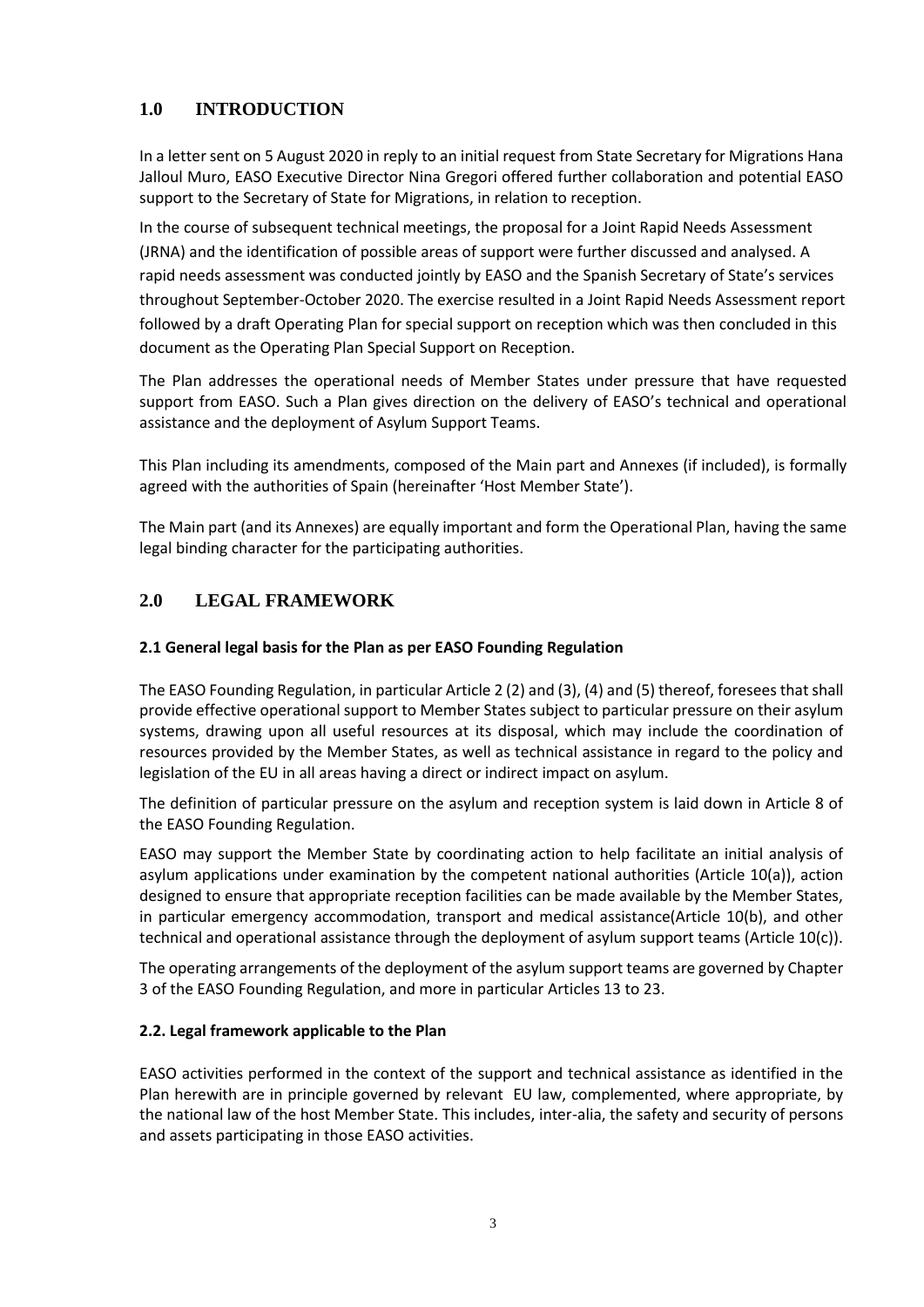#### **2.3. Lawfulness and Respect for Fundamental Rights**

This Plan shall be implemented by the Parties in full compliance with the applicable law, as indicated in Section 2.2 of the Plan, and with full respects to human dignity. This includes, inter alia, the Charter of Fundamental Rights of the European Union, as well as the Convention Relating to the Status of refuges of 1951.

Any person contributing to EASO operational support activities and taking part in the implementation of Plan shall respect the applicable International law, European Union law and the national law of the Host Member State. They shall maintain the highest standards of integrity and ethical conduct, professionalism, respect and promotion of fundamental rights and international protection.

They are to act responsibly and proportionally to current objectives. Whilst carrying out supporting functions, all personnel must not discriminate persons on grounds of sex, race, religion, ethnic origin, age or sexual orientation. All persons are expected to treat every person with courtesy, respect and due consideration for the nature of any legitimate activity in which they are engaged. To perform their duties properly, they shall serve the public interest and refrain from any activities which could undermine or compromise their independence and the appropriate performance of their duties.

During the implementation of this Plan, all personnel must apply a zero-tolerance attitude with respect to the infringement of fundamental human rights.

This obligation is particularly important when dealing with persons who are in need of international protection. To that end, participants in EASO operational support under this Plan shall comply and act in accordance with the 'EASO Code of Conduct for persons participating in EASO operational support activities.

A declaration on the compliance with the EASO Code of Conduct constitutes Annex I to the Plan.

EASO may temporarily suspend the implementation of the Plan in cases of severe violations of the applicable law, especially the Fundamental Rights.

## **2.4. Confidentiality, Public Access to Documents and Data Protection**

Without prejudice to the public right of access to documents, as laid down in Regulation (EC)  $1049/2001<sup>1</sup>$  and the EASO implementing rules on access to documents<sup>2</sup>, all versions of this document shall be made available to the competent authorities in each EU Member State, as well as the associate countries, Iceland, Liechtenstein, Norway and Switzerland.

This Plan shall be made publicly available once it has been signed by EASO and the Host Member State.

EASO and the Host Member State shall consult each other on any requests for public access to documents relating to this Plan (for instance concerning its evaluation) and treat such requests in accordance with Regulation (EC) 1049/2001 or the respective national law, whichever is applicable.

Personal data will be processed in accordance with Regulation (EC) 2018/1725 of the European Parliament and of the Council of 23 October 2018 on the protection of natural persons with regard to the processing of personal data by the Union institutions, bodies, offices and agencies and on the free movement of such data. The current plan also takes into account the General Data Protection Regulation as updated in May 2018<sup>3</sup> with a Corrigendum to the 2016/679 Regulation on the protection of natural persons with regard to the processing of personal data and on the free movement of such

<sup>1</sup> Regulation (EC) 1049/2001 of the European Parliament and of the Council of 30 May 2001, regarding public access to European Parliament, Council and Commission documents

<sup>&</sup>lt;sup>2</sup> Decision No. 6 of the Management Board of EASO of 20 September 2011 laying down practical arrangements regarding public access to the documents of EASO

<sup>3</sup> Corrigendum, OJ L 127, 23.5.2018, p. 2 ((EU) 2016/679)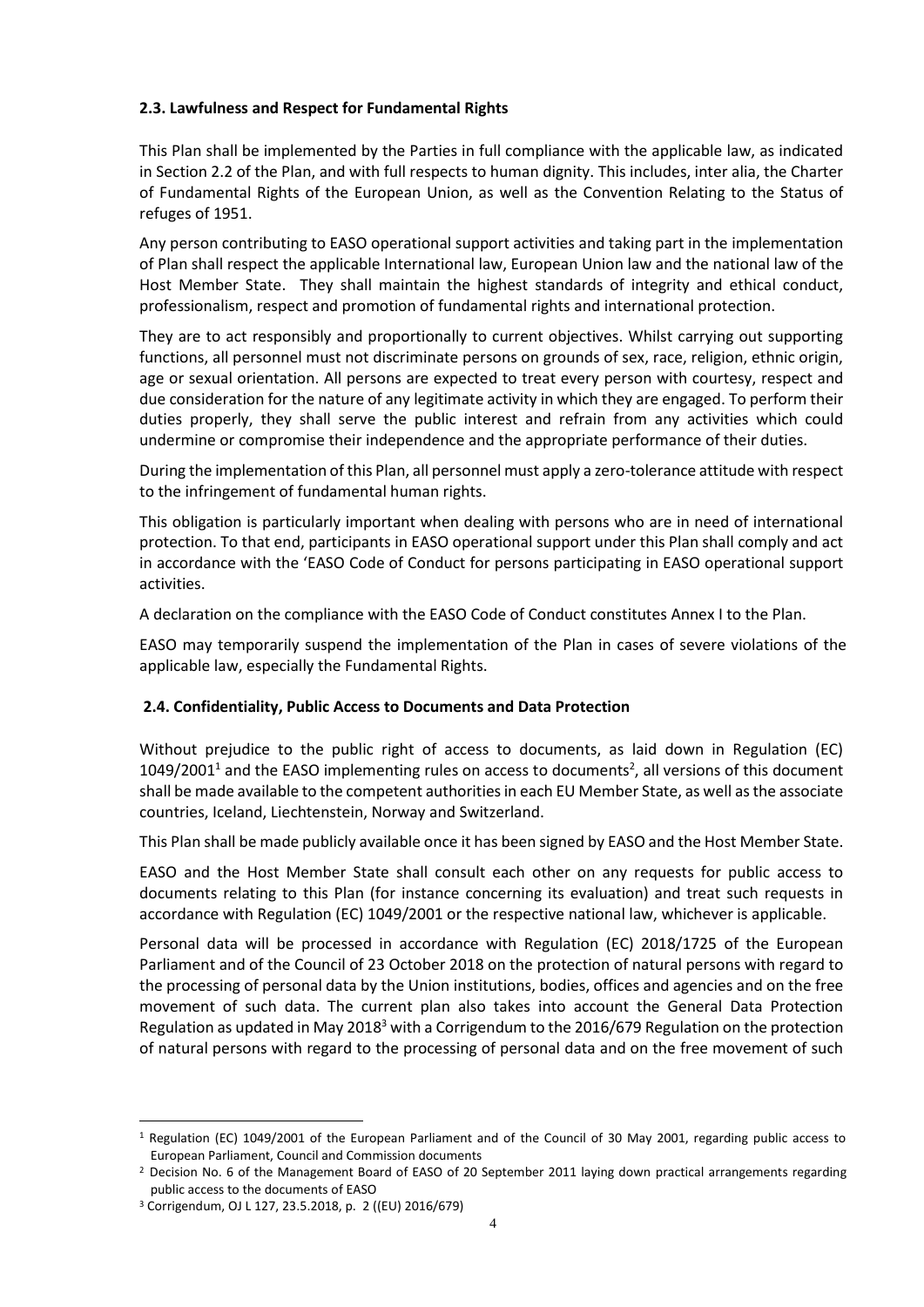data, and repealing Directive 95/46/EC (Data Protection Directive), which is applicable to stakeholders at national level.

Whenever personal data is processed by the EASO within the activities agreed in the current Plan, EASO will act as data processor on behalf of the competent authorities of the Host Member State, following the applicable EU and national laws and regulations, as well as the instructions received from the Host Member State as the data controller.

In order to perform their tasks in accordance with this Plan, participants to activities under this Plan are only allowed to access the data bases mentioned below, under point 2.3 Conditions of Deployment.

EASO will implement the necessary technical and organisational measures to ensure the security and confidentiality of the personal data it processes taking into account possible additional instructions received from the Host Member State. This is to prevent any unauthorised disclosure of or access to this information.

The [authority] agrees that any personal data obtained in the course of the implementation of the Plan and by any EASO personnel working on behalf of the Member State authorities can be processed in the EASO IT systems, including cloud-based systems, exclusively under the instructions of the Member State and until an alternative system exists that can substitute the processing system used by EASO.

The [authority] also agrees to indicate a contact point in view of its role as a data controller for any data processed by EASO on behalf of the [authority]

## **3.0. OPERATIONAL SITUATION**

Migration challenges in Spain have increased significantly over recent years. Changing trends in migration routes have affected the country in general – and in particular the Canary Islands. In parallel to the relatively steady influx of migrants arriving through the airport, sea arrivals in the Canary Islands have increased dramatically in the last year<sup>4</sup>. This significant increase in sea arrivals has resulted in particular pressure on the reception system, which was unprepared to receive such a large number of migrants.

Overall, Spain has seen annual increases since 2013 with applications lodged rising more and more swiftly from 2017 onwards following a surge of applicants from Latin America countries. The annual volume of applications lodged in Spain averaged about 3,200 applications a year between 2008 and 2012, subsequently rising from about 4,500 applications in 2013 to nearly 118,000 in 2019, more than doubling from the 54,000 record-high registered in 2018. Such swift changes in the inflow of asylum applications have undoubtedly exerted a high level of pressure on the Spanish reception system.

The Spanish reception system falls under the responsibility of the recently established Ministry of Inclusion, Social Security and Migration (MISSM)<sup>5</sup>. The Ministry includes the Secretary of State for Migration (SEM) and its General Directorate for Inclusion and Humanitarian Aid (DGIAH), under which are two General Sub-Directorates respectively managing International Protection Programmes and Reception and Humanitarian Assistance Programmes. DGIAH is responsible for the planning,

<sup>4</sup> In the first half of 2020, arrivals increased six-fold, particularly in the islands of Gran Canarias and Fuerteventura

<sup>5</sup> The new ministry replaced the former Ministry of Labour, Migration and Social Security, in accordance with the Royal Decree 2/2020 of 12 January 2020, which restructured government departments. Royal Decree 139/2020 of 28 of January supplements the new ministry by establishing an organisational structure of the government departments, including the recent Ministry of Inclusion, Social Security and Migration. Article 2.1 makes reference to the General Directorates.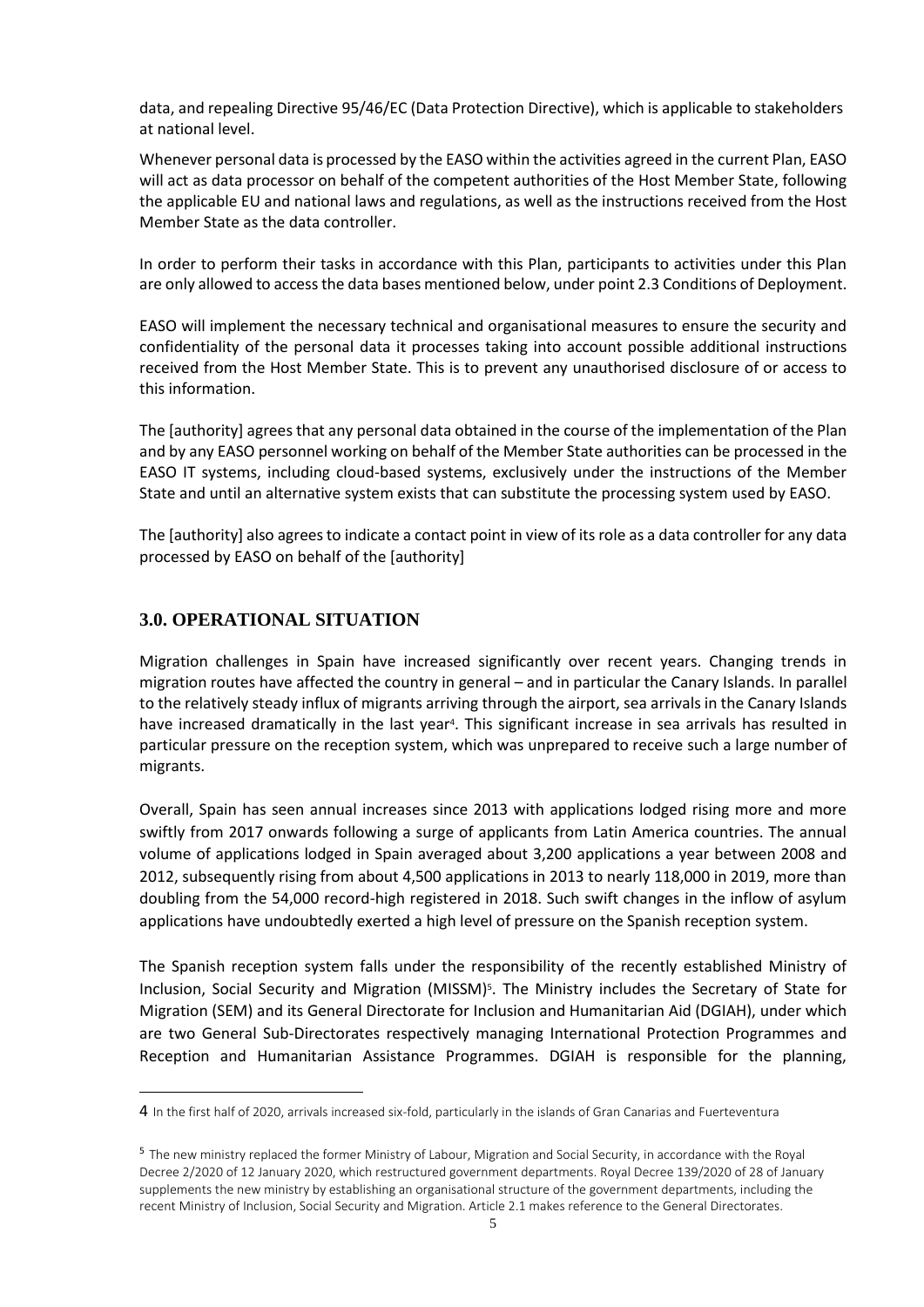development and management of the national system for a comprehensive reception and integration of asylum applicants, refugees, beneficiaries of international protection, stateless persons and people under temporary protection<sup>6</sup>.

In addition to the reception system for applicants for international protection, DGIAH manages a national humanitarian programme, which covers the basic needs of immigrants who arrive in Spain by boat<sup>7</sup> **.** Within that framework, DGIAH is responsible for the temporary facilities (CETI or *Centros de Estancia Temporal de Inmigrantes)* and refugee reception centres (CAR or *Centros de Acogida a*  Refugiados)<sup>8</sup>, as well as the collaboration with private entities whose activities are related to reception.

Spain has a mixed reception system with a public network of migration centres, in addition to programmes providing care for asylum applicants, which are managed by entities, such as NGOs, charities and religious organizations that receive funding from the SEM. Along with regular reception facilities, entities design programmes and offer services for persons with special needs in accordance with the provisions of the resolution regarding the call for subsidies for programmes in the area of international protection.

Asylum seekers and beneficiaries of International Protection can reside for a maximum of 18 months in the reception system. This period can be extended for up to 24 months for vulnerable applicants  $9$ . In respect to reception, it is divided into two phases: i) the first phase, where the person resides in a reception facility; and ii) the second phase (or autonomy phase), where the applicant is required to secure private accommodation, with the aim of fostering autonomy within Spanish society. In addition, there is an initial phase of assessment and referral, which does not count towards the 18 months of the itinerary but is a required step for all beneficiaries of the reception system.

In this context, the Joint Rapid Needs Assessment (JRNA) conducted jointly by EASO and the Spanish Secretariat of State's services throughout September-October 2020 focused jointly assessing the situation in respect of asylum and on identifying **potential areas of EASO support**, namely:

- 1. Assessment of potential support in the design, development and subsequent implementation of a new national **model of reception system** for international protection.
- 2. Assessment of the needs related to the first area for the deployment by EASO of experts<sup>10</sup> to support the central reception authorities in terms of **planning, project management and identified technical functions at central level.**
- 3. Assessment of the need for actions in support of **emergency reception facilities**<sup>11</sup> **with a specific focus on the Canary Islands.**

8 [Ministry of Inclusion, Social Security and Migration, G](http://www.inclusion.gob.es/es/organizacion/organigrama/migraciones/contenido/OM99.htm)eneral Directorate for Inclusion and Humanitarian Aid (Functions). Accessed on 07 October 2020.

9 There are several exceptions to time limits which refer to concrete pathways, such as access to the labour market (30 months maximum) and psychological assistance, legal support, language learning and translation support (during the entire period of the asylum procedure).

<sup>6</sup> Article 7.1(a) of Royal Decree 497/2020 of 28 of April establishes the basic organisational structure of the Ministry of Inclusion, Social Security and Migration.

<sup>7</sup> Royal Decree 450/2019, of July 19, which modifies the Royal Decree 441/2007, of April 3, which egulates the rules for direct granting of subsidies to entities and organizations that carry out care activities.

<sup>&</sup>lt;sup>10</sup> EASO can deploy Member State Experts, Individual Experts Consultant Experts and temporary workers coordinated by EASO staff to support central asylum and reception authorities where this is requested and warranted by a validated assessment of needs.

 $11$  Current migratory flows have resulted in increased arrivals in for example the Canary Islands where there is a lack of emergency reception facilities.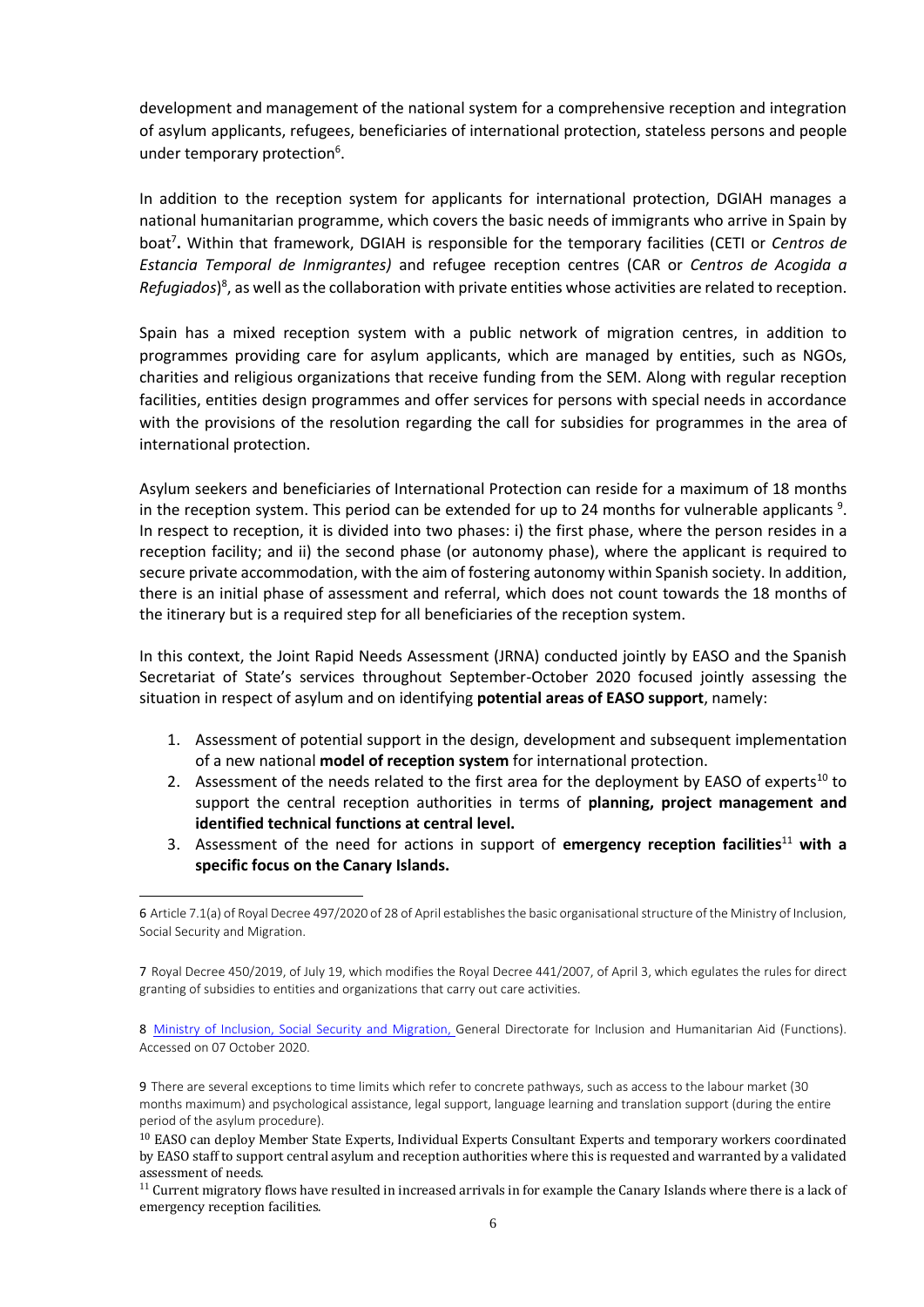- 4. Assessment of the need for **training and capacity building** for different categories of personnel in the Spanish national reception system.
- 5. Possible participation in EASO's **Resettlement Support Facility (RSF) Project** and wider support on resettlement.

The Joint Rapid Needs Assessment (JRNA) was adopted from both sides on [insert date]

## **4.0. IMPLEMENTATION**

#### **4.1. Implementation Period**

The implementation period of this Plan is from [date in full, for example 1 January 2021] until [date in full, for example 31 December 2021].

#### **4.2. Non-substantial changes during implementation**

The Plan aims to provide effective and flexible support to the identified needs of the Host Member State. Therefore, the foreseen activities are implemented in consideration of the changing circumstances which may occur in the international protection and reception systems in the Member States or on the ground, as well as in the context of the availability of financial resources and experts.

The implementation of measures and tasks foreseen in the Plan may be subject to non-substantial changes that may be accommodated within the objectives of a measure, so long as they do not affect the overall budget, do not require an amendment to or adaptation of the Plan, and that the Host Member State is timely informed in writing.

#### **4.3. Amendments to the Plan**

Any changes that prove to require an amendment to or adaptation of the Plan, shall gain written agreement of both the Executive Director of EASO and the [Member State] in line with Article 18(2) of the EASO Founding Regulation.

## **5.0. COORDINATION STRUCTURE**

This chapter of the Plan describes the various conditions for and aspects of support to the authorities of the Host Member State in the field of international protection and reception.

EASO will provide technical support to experts participating in this Plan with the aim of ensuring that all deliverables make good use of the expertise and information already available to EASO. All rights in any writings or other work produced by Asylum Support Teams shall be the property of EASO and/or the European Union, where such writings or work relate to activities undertaken in the context of this Plan. EASO and/or the Union acquires irrevocably ownership of the results and of all intellectual property rights, such as copyright and any other intellectual or industrial property rights, on the materials produced specifically for EASO under the Plan and incorporated in such works, without prejudice, however, to the specific rules concerning pre-existing rights on pre-existing materials or other detailed rules contained in Framework Contracts concluded by EASO for purposes related to the implementation of this Plan. Selected deliverables developed under this Plan may be published.

#### **5.1 Main National Partners**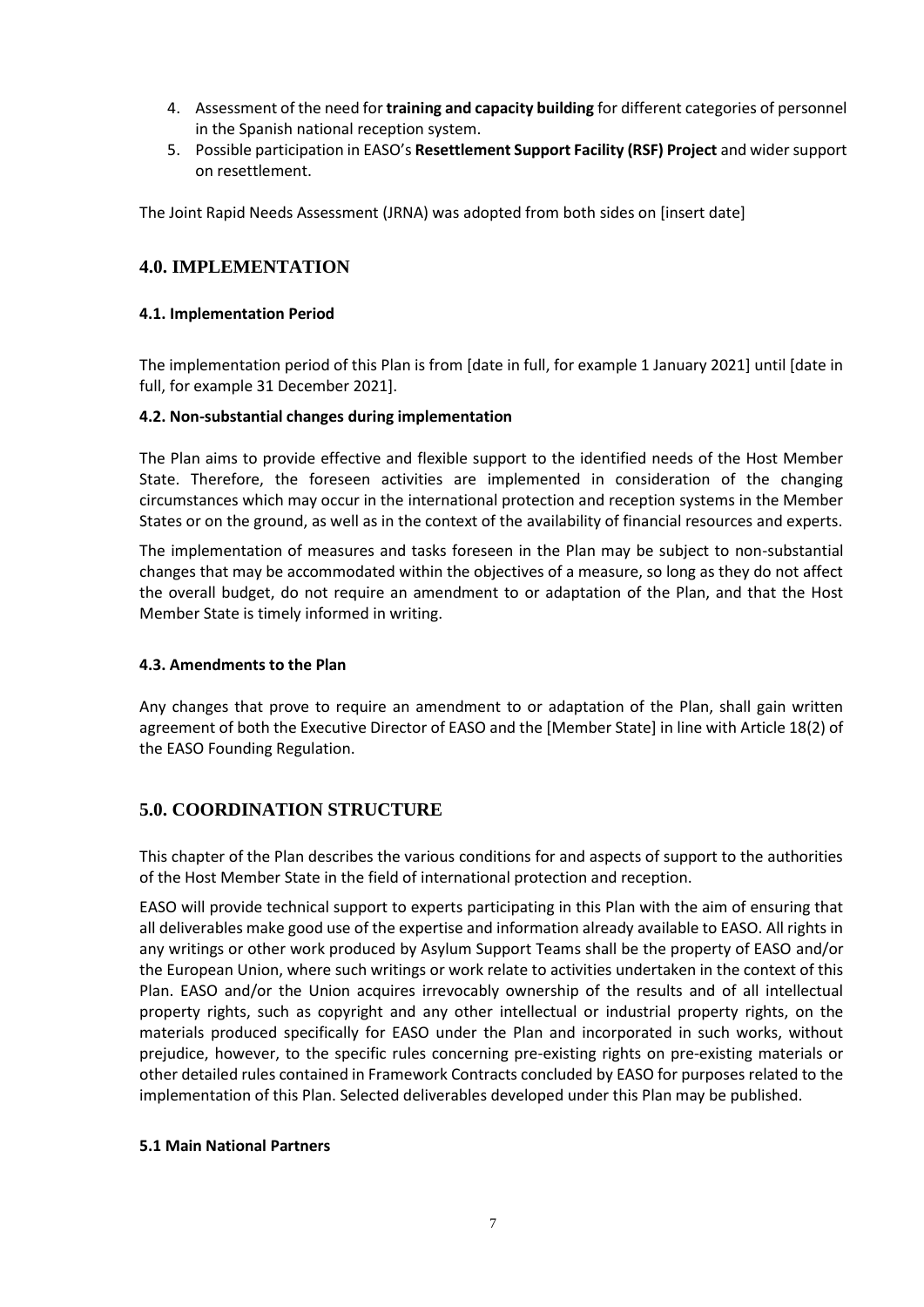The main partner in the Host Member State will be the Secretary of State for Migration at the Ministry of Inclusion, Social Security and Migration.

#### **5.2. Composition of Asylum Support Teams – categories of resources**

[The Asylum Support Teams may consist of the following categories of resources, being members of the Asylum Support Teams:

(a) Member States experts, i.e. experts made available through contributions to the Asylum Intervention Pool by EU Member States via national expert pools on the basis of defined profiles, in accordance with Article 15 of the EASO Founding Regulation;

(b) Associate Countries experts, i.e. experts made available through contributions to the Asylum Intervention Pool by associate countries referred to in Article 49 of the EASO Founding Regulation, with which the European Union has an arrangement in place on the modalities of its participation in EASO's work. Currently such arrangements have been concluded with the Kingdom of Norway, the Principality of Liechtenstein, the Swiss Confederation, and the Republic of Iceland;

(c) Individual experts, i.e. experts made available through contributions to the Asylum Intervention Pool by EU Member States via national expert pools on the basis of defined profiles, in accordance with Article 15 of the EASO Founding Regulation, but whereby the Member State does not have an employment relationship with the individual expert;

(d) EASO staff members, i.e. statutory staff employed by the Agency (temporary and contract staff) subject to the Staff Regulations of Officials and the Conditions of Employment of Other Servants of the European Union<sup>12</sup>.

(e) Seconded National Experts (SNEs), i.e. experts employed by a national, regional or local public administration of an EU Member State or an associate country or by a public inter-governmental organisation and seconded to the Agency<sup>13</sup> for the provision of support to its operational activities;

(f) Experts on contract, i.e. individuals providing services in relation to the Plan upon conclusion of a public contract between the Agency and the legal entity with which these individuals have an employment and/or contractual relationship, including temporary agency workers.]

The implementation of the Plan shall be based on the common understanding that the provision of resources, other than EASO (statutory) staff, to be deployed for the purposes described above can under no circumstances lead *per se* to the establishment of an employment relationship between EASO and the members of the Asylum Support Teams, nor, in the case of embedded experts on contract, between these experts and the national authorities to which they may be assigned as per the embedded model described below. Throughout the duration of the deployment of the Asylum Support Teams in the activities undertaken in the context of the present Plan, the employer of the Asylum Support Teams members is and remains their employer.

#### **5.3. The embedded model**

The notion of the 'embedded model' represents an integrated approach to the implementation of the Plan, applicable exclusively with regard to experts on contract. In accordance with this model, experts on contract who are supplied by their employer (e.g. temporary-work agency) to be deployed as

<sup>&</sup>lt;sup>12</sup>. As laid down by Council Regulation (EEC, Euratom, ECSC) No 259/68, OJ L 56, 4.3.1968, p.1.

<sup>&</sup>lt;sup>13</sup>. By virtue of Decision No 01 of the Management Board of EASO of 25 November 2010 laying down rules on the secondment of national experts (SNE) to the European Asylum Support Office (ref. number: EASO/MB/2010/03).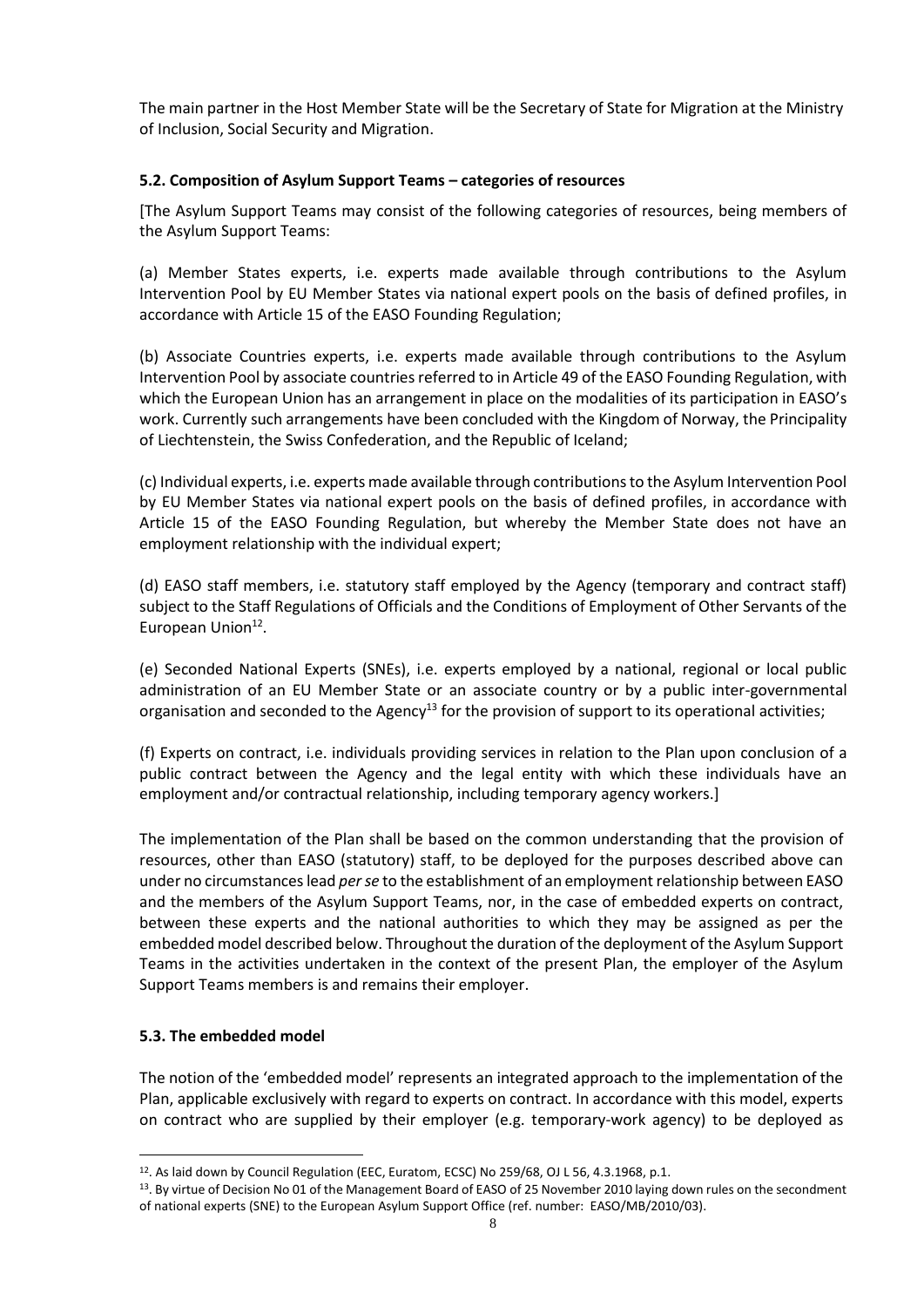Asylum Support Team members, are embedded within the structure of the respective national authorities to ensure utmost efficiency, quality and sustainability of the anticipated results. In practice, those experts on contract are seconded by EASO to national authorities of the Host Member State and therefore perform their assignment(s) on the premises of the relevant national authorities (e.g. the National Asylum Service).

In such cases, a coordination mechanism shall be agreed by Parties to oversee both the overall implementation of the Plan at national level and its implementation at local level (i.e. in the respective location of the host Member State) or for the respective measure foreseen in the Plan, including with regard to the allocation and the administration of resources. For this purpose, detailed administrative and reporting workflows and procedures related to the provision and management of 'embedded' resources and reflecting respective roles and responsibilities shall be established and agreed upon in writing between EASO and the host Member State. In setting up the aforementioned coordination mechanism, the following rules must be complied with as a minimum:

(a) EASO shall duly advise the employers of the experts on contract of their envisaged secondment to the national authorities of the host Member State before such secondment takes place;

(b) The national authority shall clearly acknowledge that they endorse the obligations and responsibilities pertaining to them as hosting authority vis-à-vis the experts on contract seconded to them;

(c) The national authority is responsible for ensuring proper working conditions for the expert on contract, and is responsible for the health, safety and security during work. EASO may not be held liable for any breach in the Health and Safety rules that might occur in the premises of the national authorities and/or under the supervision of the national authorities.

## **5.4. Civil and criminal liability of members of the Asylum Support Team**

Articles 21 and 22 of the EASO Founding Regulation will be applicable to all the members of the Asylum Support Team operating in the Host Member State.

#### **5.5 Acceptance of Deliverables**

EASO shall ensure quality control of agreed deliverables. Where applicable, steps shall be taken to document the Host Member State's formal acceptance of deliverables.

#### **5.6 Conditions for Deployment**

General rules and conditions for [experts' / Asylum Support Teams'] deployment, as well as special instructions for [experts /Asylum Support Team members] (including databases that they are authorised to consult and the equipment that they may carry in the Host Member State and practical information concerning location of deployment and related workflows) are published on the following platforms, which the experts/Asylum Support Team members are obliged to consult:

- EASO Asylum Intervention Pool's National Contact Point platform (EASO AIP NCP);
- EASO Asylum Intervention Pool System (EAIPS);
- EASO country-specific online platforms. These platforms are made available to members of ASTs upon their deployment, allowing for preparation for deployment (in case of MS national experts) and daily implementation of their tasks.

Relevant thematic pages of the EASO IDS concerning the reception system of the Host Member State, including information on relevant practices, legislation, case law and statistical background. The Host Member State shall contribute to information concerning the reception system of the Host Member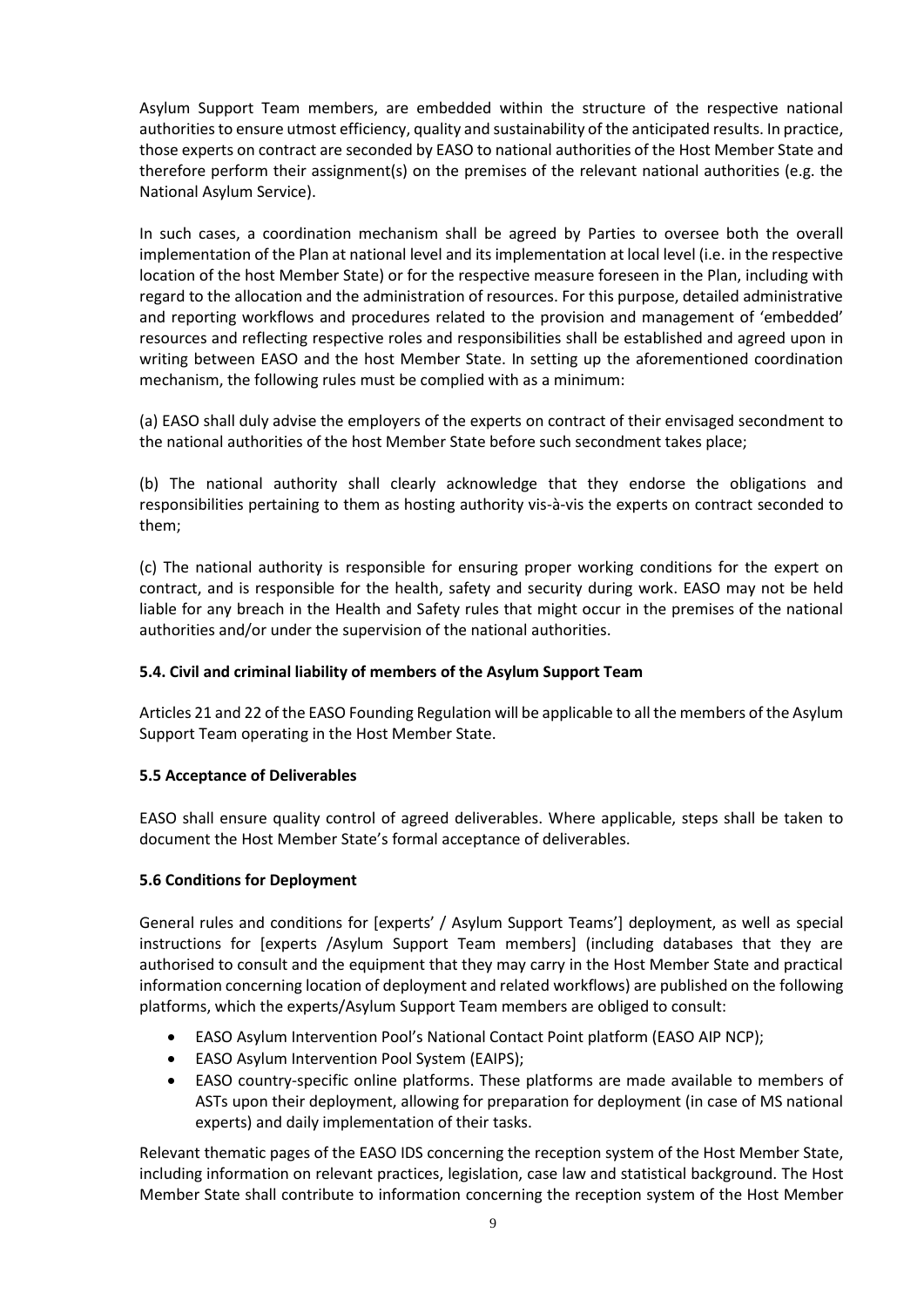State, including information on relevant practices, legislation, case law and statistical background to be The Host Member State and EASO will provide experts with information on the general state of play with regard to the procedure for international protection and reception system in the Host Member State and specific information about the state of play of the deliverables as necessary for the specific measures on a continuous basis. Specific [expert / Asylum Support Team] deployment details are provided under each measure, where applicable.

#### **5.7. Organisational and Operational Pre-Conditions**

Every effort shall be made by the different parties to provide a suitable working place for the expert(s) participating in the activities to implement the Plan.

EASO will provide the technical equipment required for the work of the Asylum Support Teams and will reimburse costs incurred by persons participating in the activities, according to the applicable EASO rules.

The Host Member State shall grant appropriate access rights for the [experts / Asylum Support Team members] to all relevant databases and commits to provide the [experts / Asylum Support Teams] with the required information and data in the context of this Plan.

The Host Member State and EASO shall designate an overall Plan Coordinator, as well as a specific Measure Coordinator for each measure stipulated in the Plan. The host member state will also facilitate the provision of appropriate working spaces.

As far as operationally feasible, and where relevant, the working files shall be made available by the Host Member State in English (unless otherwise agreed).

Minimum working and security conditions (see section 3) are considered as organisational preconditions.

The Host Member State shall provide EASO with information on the implementation of the Plan through timely input to the Early warning and Preparedness System and the delivery of tailored information on the execution of measures agreed in the Plan.

#### **5.8. Communication**

The Executive Director shall designate the Union Contact Point under Article 20 of the EASO Regulation, who acts as an interface between EASO, the Host Member State, and the [experts / Asylum Support Team members]. The Union Contact Point provides assistance, on behalf of EASO, on all issues relating to the conditions of deployment of the [experts / Asylum Support Teams], monitors the correct implementation of the Plan, and reports to EASO on all aspects of [experts' / Asylum Support Teams'] deployment.

Further, at the end of their deployment, [experts / Asylum Support Team members] will provide a Final Report to EASO using the template available on the [name of platform]. Feedback from the deployed [experts / Asylum Support Team members] shall be gathered on the completion of their deployment and prior to reimbursement of expenses.

During the implementation of this Plan, experts as well as other personnel [deployed as part of Asylum Support Teams] will be briefed regularly on current situational and operational developments to address challenges and identify improvements.

Particular attention shall be paid to the need to continuously develop, improve and make available EASO support tools. Should such need be identified or changed during the plan implementation, it shall be communicated to EASO for further consideration.

The Host Member State and the Union Contact Point will manage the exchange of information concerning the tasks under the Plan.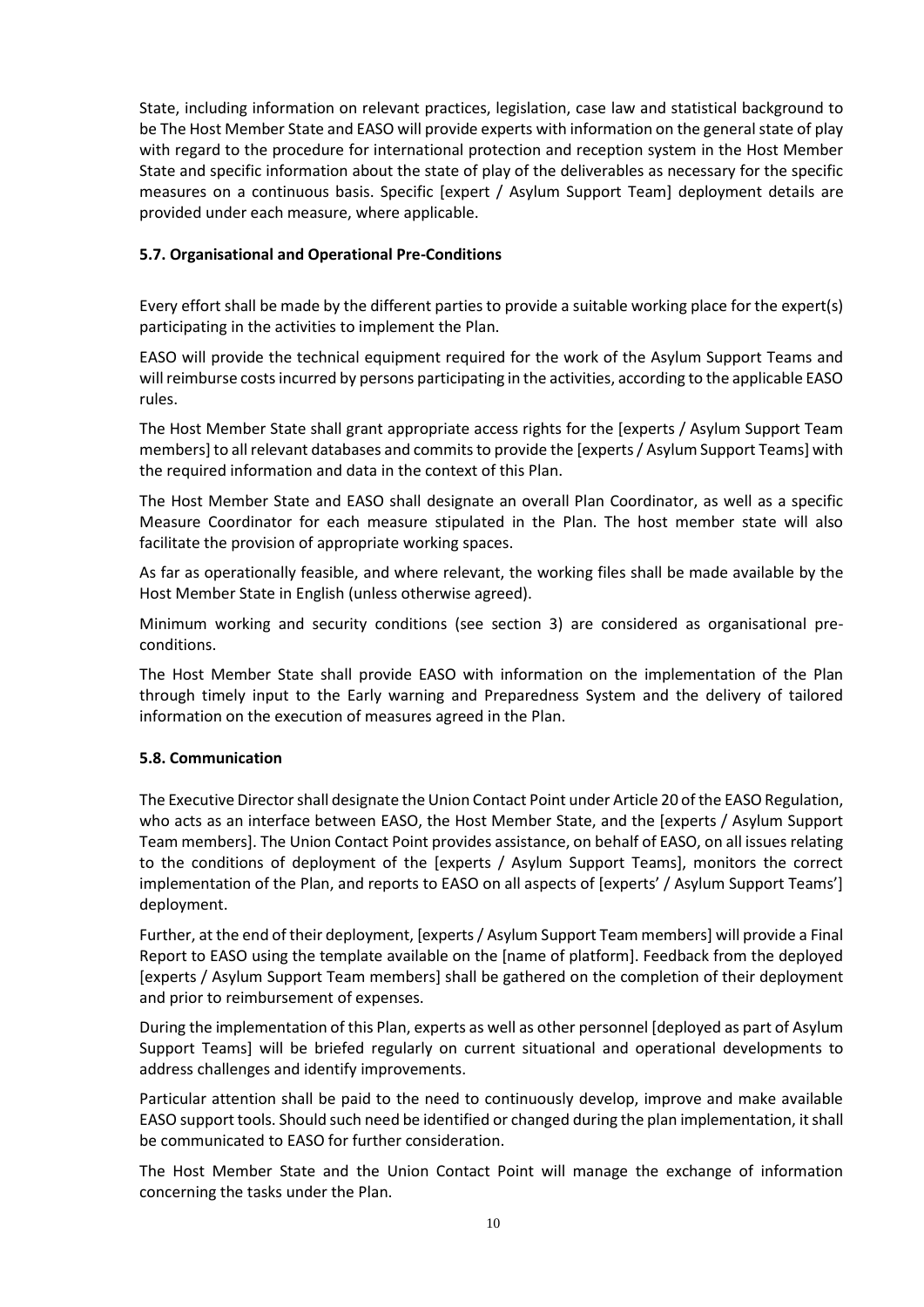EASO will maintain close cooperation and communication with the relevant stakeholders. EASO will also provide information to its partners (i.e. the European Commission, concerned EU Agencies, and international organisations) about the operational activities, as appropriate and in line with EASO transparency and communication policies. The timing and content of communication with the media shall be agreed upon between EASO and the Host Member State.

Where relevant the two parties will facilitate media coverage to ensure a wider dissemination and visibility of results.

#### **5.9. Incident reporting**

Participants in EASO activities who have reason to believe that a violation of the Code of Conduct has occurred or is about to occur, are obliged to report the matter to the Executive Director of EASO and to the Host Member State Coordinator for the Plan via the appropriate [channel:](mailto:channel:%20%20%20operations@easo.europa.eu)  [operations@easo.europa.eu](mailto:channel:%20%20%20operations@easo.europa.eu). The incident is reported using the Incident Report Form (Annex II). Any incidents that may occur during the deployment of an expert [in the Asylum Support Teams] shall be reported through the same channels.

#### **5.10 Monitoring and Evaluation Framework**

EASO is implementing a structured Monitoring and Evaluation (M&E) methodology allowing evidencebased measurement of progress, corrective action-taking and reflective reviews.

In terms of monitoring, EASO is making use of a number of tools (e.g. monitoring plan/framework, planning and monitoring software, data systems) developed in order to collect input from the implementation of the Plan and to guarantee feedback in real time.

Periodic or mid-term and final evaluations can be carried out in order to take stock of lessons learned and good practices. The evaluation(s) will be delivered within the European Commission's methodological guidelines for evaluations. They may be performed externally through engagement of evaluation specialist(s) or by EASO internally.

Monitoring and evaluation findings, as applicable, shall be shared with the Host Member State and communicated to the EASO governance structure (e.g. Management Board members and National Contact Points).

## **6.0. SECURITY**

EASO applies the security principles of the Commission's security rules. Commission Decision 443/2013 on the security in the Commission defines, that security shall be based on the principles of legality, transparency, proportionality and accountability.

The safety and security of persons participating in EASO activities under the plan are under the overall legal framework of the host Member State and shall be provided by the respective authorities legally responsible and accountable for the public order and security and safety on the territory of that Member State.

EASO will endeavor to support the identification of required security and safety measures and the implementation of those that are under its remit, both legally and functionally, in close cooperation with the MS security responsible.

To that end:

• Standard security and safety requirements, identified herewith, should apply as a general rule.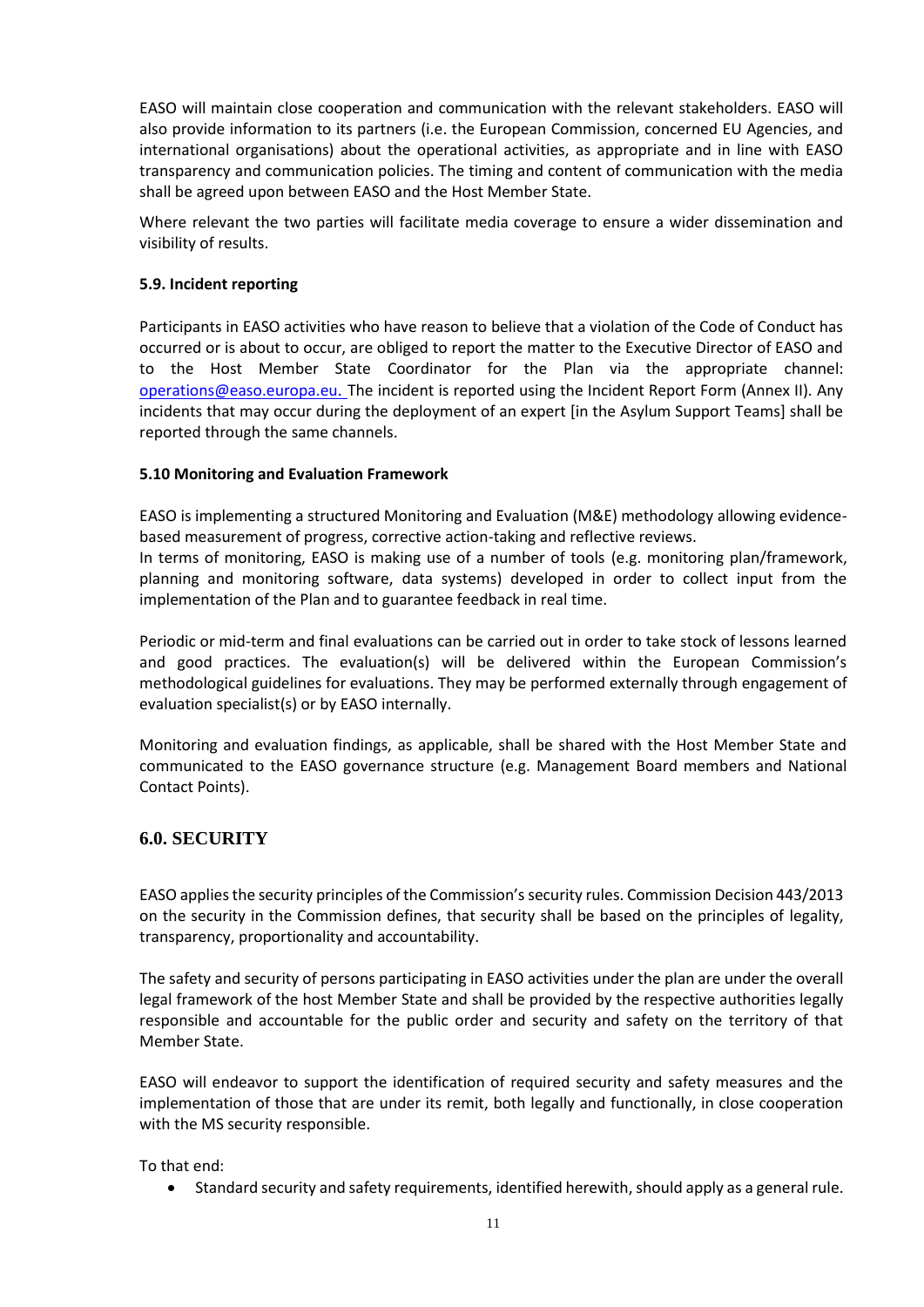- Specific security and safety requirements for the specific plan, to be identified jointly by EASO and the host Member State security responsible, should be established in an annex to this plan.
- The safety and security measures shall be identified jointly on a basis of field assessment visits.

## **6.1 Standard security requirements**

The standard security and safety requirements are rather pertaining to elements to be present in the implementation of the plan, not to minimum security standards:

- Both the Host Member state on one side and EASO on the other shall appoint a named security responsible, acting as a single point of contact for security matters for the operation, both at central and local level.
- The host Member State should ensure that the working conditions for the performance of the activities under the Plan are compliant with the national occupational health and safety norms and regulations.
- A pre-deployment briefing programme, drafted in close cooperation with the respective national authorities, focusing both on general security rules and awareness, as well as on specific security aspects for each deployment will be provided. With regards to the decentralised nature of deployments, the use of e-learning and other distance-based training techniques should be considered.
- Emergency (evacuation) plan. Certain operational activities require that staff shall have clear guidance and training on how to evacuate quickly in case of emergencies. In a more general context, there could be a need to evacuate from the operational area as well. A security responsible should maintain updated information on the availability of evacuation plans and routes.
- Communication tools. As considered relevant by the EASO Security sector, EASO operational staff should have access to independent radio communication equipment. If possible, to the equipment should be interoperable with the local law enforcement in charge of the security of the operation.
- Security of information. Sensitive non-classified and classified information should be protected adequately. EASO security responsible should be involved in supporting the proper classification of relevant information
- Security of IT and communication equipment EASO IT equipment is adequately prepared to protect the information level it has been foreseen to process.

Personal security behavior should be included in the pre-deployment training, led by operational teams and performed for the experts during the first days of arrival to the operational area. This may refer to the EASO code of conduct as well.

• Reporting security incidents from the operational area to the EASO HQ is essential to ensure an overview of the overall security management is maintained.

#### **6.2 Specific security requirements**

• Specific security and safety requirements for the implementation of the Plan shall be defined on the basis of a pre-deployment security assessment visit with the aim of identification of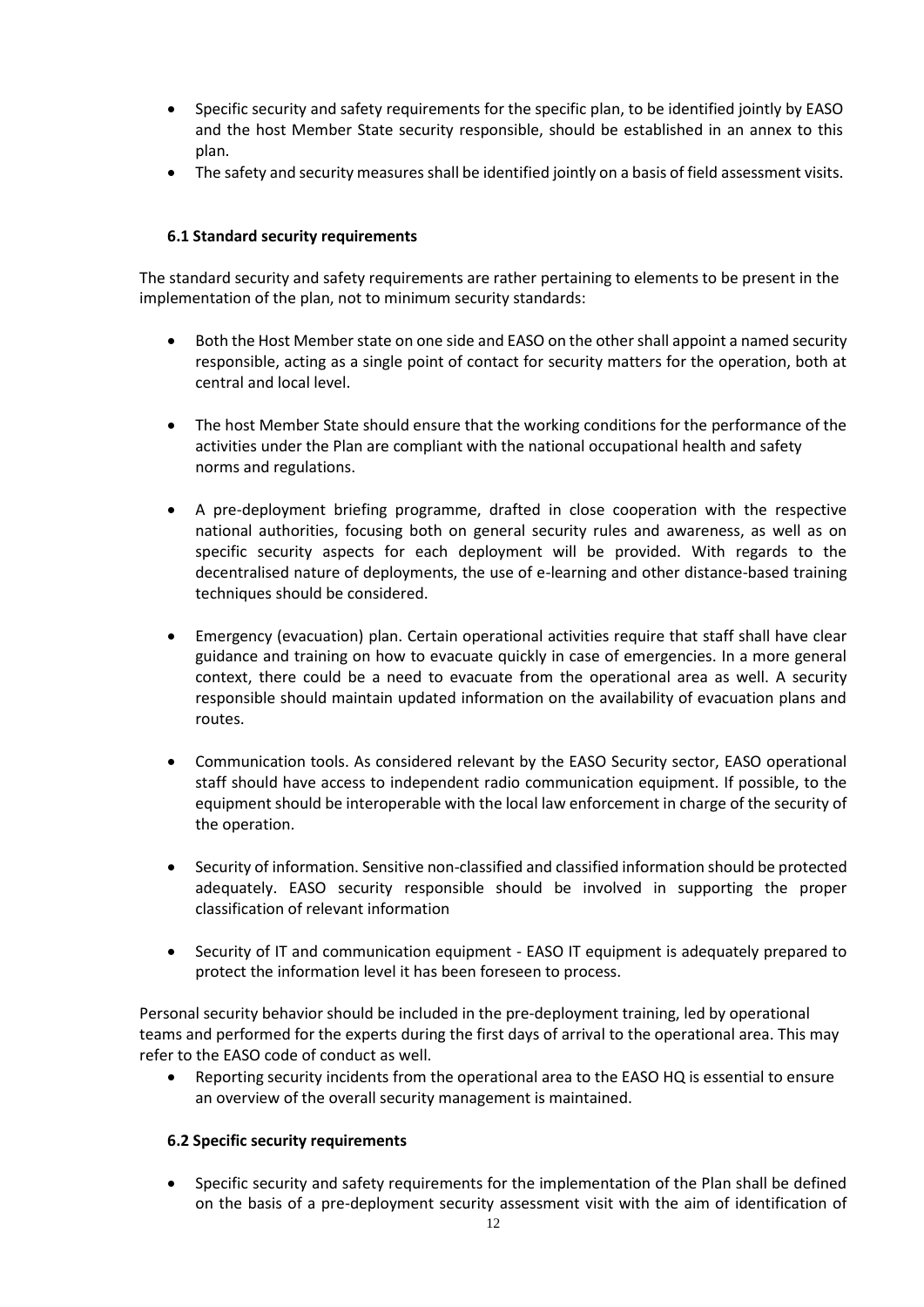specific potential risks, identification of mitigation measures and communication of those measures to the MS and involved stakeholders, prior to the deployment.

#### **6.3 Suspension of operational activities on security and safety grounds**

EASO reserves the right to suspend operational activities on the basis of current risk assessment, while keeping informed the Host Member State on the findings and identified mitigating measures required for resumption**.**

## **7.0. SPECIFIC PROVISIONS**

#### **7.1 Cooperation with the European Commission**

All activities under this Plan will be closely coordinated with the Host Member State and with the steady support of the European Commission.

#### **7.2 Cooperation with UNHCR**

In accordance with Article 50 of the EASO Regulation, EASO aims at a coherent and complementary continuation of the fruitful cooperation with UNHCR. The Union Contact Point will liaise with the UNHCR office in the Host Member State for a continuous cooperation and coordination of practical activities agreed with the Host Member State under the current Plan.

#### **7.3 Cooperation with IOM**

In accordance with Article 52 of the EASO Regulation, in July 2019 EASO signed a working arrangement with IOM to establish a cooperation framework covering the relevant areas of common work and interest setting objectives and principles of such cooperation. Therefore, the Union Contact Point will liaise with the IOM office in the Host Member State for a continuous cooperation and coordination of practical activities agreed with the Host Member State under the current Plan and in accordance with the working arrangement.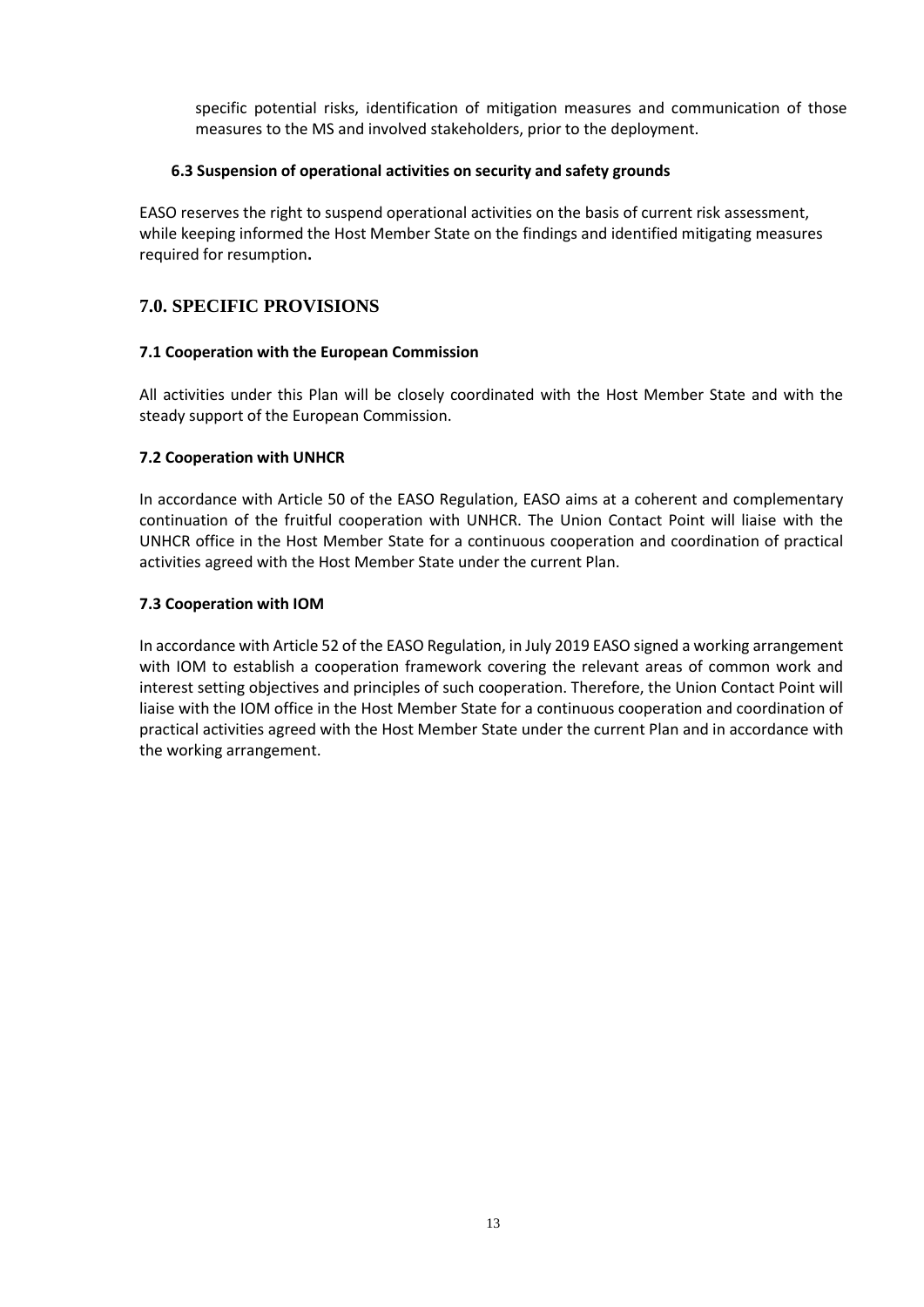# **8.0 MEASURES**

**Measure ES 1.0: Facilitated support to the Spanish authorities in the transition towards a new model for reception** 

| <b>Responsible Authorities</b>            | Ministry for Inclusion, Social Security and Migrations, State Secretary for<br>Migrations (Secretaría de Estado de Migraciones - SEM) - Directorate General<br>of Inclusion and Humanitarian Assistance (Dirección General de Inclusión y<br>Atención Humanitaria - DGIAH).                                                                                                                                                                                                                                                                                                                                                                                                                                                                                                                                                                                                                                                                                                                                                                                                                                                                                                                                                                                                                                                                                                                                                                                                                                                                                                                                                                                                                                                                                                                                                                                                                                                                                                                                                                                                                                                                                                                                                                                                                                                                                                                                                                                                                     |
|-------------------------------------------|-------------------------------------------------------------------------------------------------------------------------------------------------------------------------------------------------------------------------------------------------------------------------------------------------------------------------------------------------------------------------------------------------------------------------------------------------------------------------------------------------------------------------------------------------------------------------------------------------------------------------------------------------------------------------------------------------------------------------------------------------------------------------------------------------------------------------------------------------------------------------------------------------------------------------------------------------------------------------------------------------------------------------------------------------------------------------------------------------------------------------------------------------------------------------------------------------------------------------------------------------------------------------------------------------------------------------------------------------------------------------------------------------------------------------------------------------------------------------------------------------------------------------------------------------------------------------------------------------------------------------------------------------------------------------------------------------------------------------------------------------------------------------------------------------------------------------------------------------------------------------------------------------------------------------------------------------------------------------------------------------------------------------------------------------------------------------------------------------------------------------------------------------------------------------------------------------------------------------------------------------------------------------------------------------------------------------------------------------------------------------------------------------------------------------------------------------------------------------------------------------|
| Description of the situation<br>and needs | Spain has a mixed reception system with a public network of migration<br>centres and other reception facilities, in addition to programmes providing<br>care for asylum applicants, which are managed by entities, such as NGOs,<br>charities and religious organisations that receive funding from MISSM. Along<br>with regular reception facilities, entities design programmes and offer<br>services for persons with special needs in accordance with the provisions of<br>the resolution regarding the call for subsidies for programmes in the area of<br>international protection. The Spanish Reception Model was designed for<br>small numbers of arrivals. Despite an increasing number of external entities<br>(e.g. NGOs, charities, etc.) involved and reception places managed by these<br>entities, the reception system has been struggling to cope with increasing<br>arrivals over the past few years. Its main challenge appears in being able to<br>guarantee unconditional and timely access to reception to applicants with<br>reception needs, as requested by the EU Reception Conditions Directive. O<br>Other challenges concern the low capacity of the system, a limited<br>homogeneity of reception conditions across the country, due to differences<br>in implementation by the entities involved, and some difficulties in the<br>identification and referral of vulnerable applicants. To these challenges can<br>be added the stated need to empower regional authorities (autonomous<br>communities) in reception and integration policies for asylum seekers to<br>respond to a judgement of the High Court of Justice of Madrid.<br>Overall, the challenges identified in relation to the reception model appear<br>difficult to tackle without a rethinking of the model itself. This process clearly<br>depends on a wide range of factors, including financial, administrative and<br>political elements, which are usually complex and therefore deserve deeper<br>understanding, analysis and coordination.<br>As a main response, this section therefore proposes EASO special support to<br>SEM in view of the definition and subsequent implementation of a new<br>reception model suitable to the Spanish environment. This special support<br>could foresee an initial inception period whereby EASO could support SEM in<br>exploring the feasibility of alternative models, good practices and options<br>adopted in other European countries. |
| <b>Outputs</b>                            | 1.1 The process of designing a new reception model for Spain is enriched by<br>exposure to in-depth understanding of the European reception framework,<br>alternative decentralised reception models and innovation and good<br>practices within models adopted in other European countries<br>1.2 The process of designing a new reception model is supported by EASO<br>personnel through provision of targeted technical expertise and specific<br>required human resources.                                                                                                                                                                                                                                                                                                                                                                                                                                                                                                                                                                                                                                                                                                                                                                                                                                                                                                                                                                                                                                                                                                                                                                                                                                                                                                                                                                                                                                                                                                                                                                                                                                                                                                                                                                                                                                                                                                                                                                                                                 |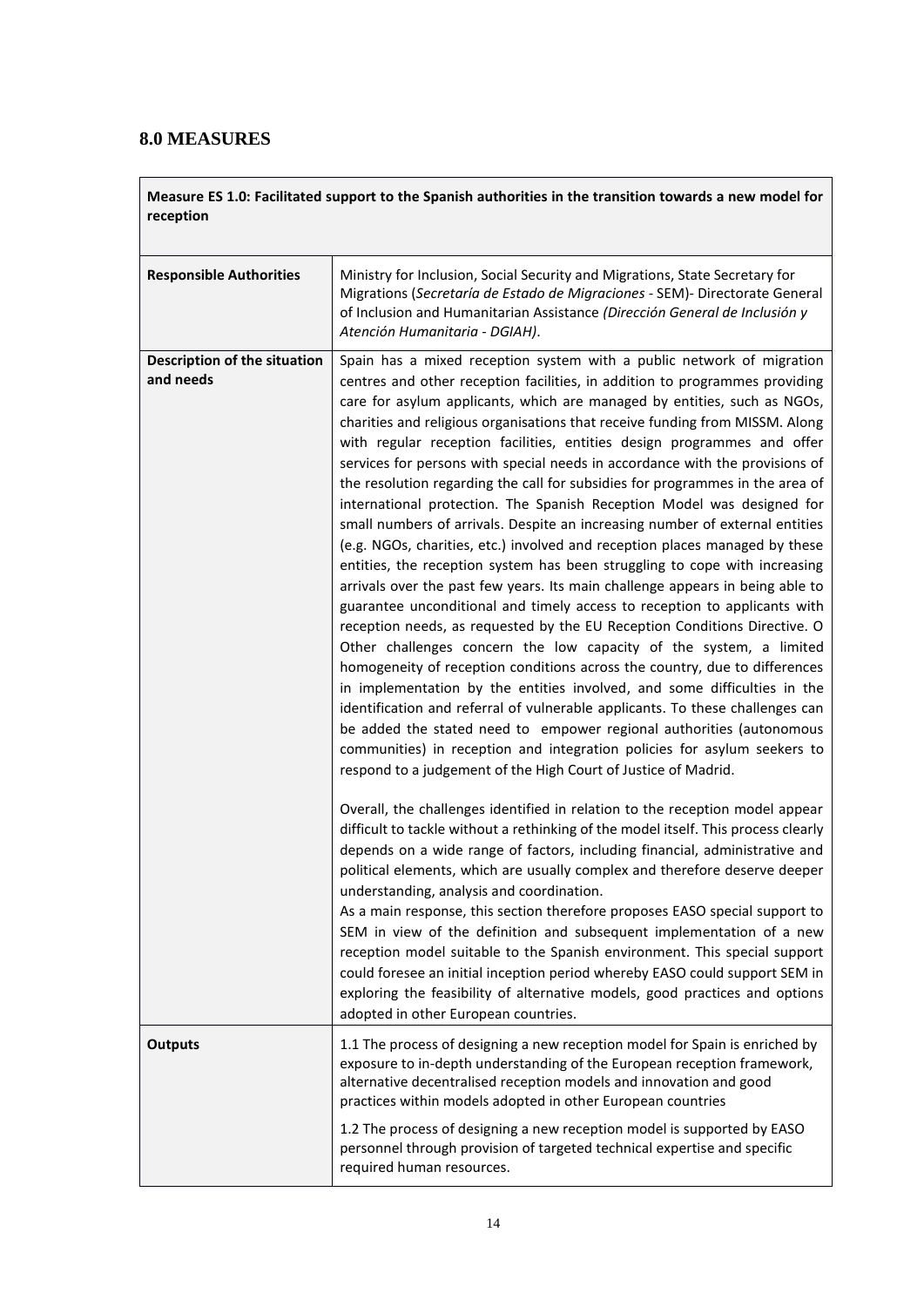|                                                    | 1.3 Enhanced knowledge and understanding of how vulnerability is<br>addressed in other jurisdictions and an analysis of the situation regarding<br>vulnerability in Spain contributes to the streamlining of vulnerability aspects<br>within the design of the new model.                                                                                                                                                                                                           |
|----------------------------------------------------|-------------------------------------------------------------------------------------------------------------------------------------------------------------------------------------------------------------------------------------------------------------------------------------------------------------------------------------------------------------------------------------------------------------------------------------------------------------------------------------|
| <b>Description of the action</b><br>deliverable(s) | 1.1 Field visits (physical and / or remote) for key personnel within SEM to<br>study alternative reception models in other MS.                                                                                                                                                                                                                                                                                                                                                      |
|                                                    | 1.2 A feasibility study on alternative models, good practices and options<br>adopted in other European countries potentially applicable to the Spanish<br>system.                                                                                                                                                                                                                                                                                                                   |
|                                                    | 1.3 Study on alternative vulnerability workflows, good practices and options<br>adopted in other European countries potentially applicable to the Spanish<br>system                                                                                                                                                                                                                                                                                                                 |
|                                                    | 1.4 Practical propositions for the design and pilot implementation, of a new<br>reception model and related organisational structures and change-<br>management processes together with related technical tools and workflows<br>(e.g. development of indicators and standards on reception conditions,<br>monitoring and coordination mechanisms, standard operating procedures).<br>I.e. technical advice.                                                                        |
|                                                    | 1.5 Mapping of available services for vulnerable asylum seekers in the<br>autonomous regions or specific municipalities.                                                                                                                                                                                                                                                                                                                                                            |
| <b>Inputs</b>                                      | Field visits (physical and / or remote)<br>$\bullet$<br>High-level Reception Expert(s) / Consultants / staff specialised in<br>$\bullet$<br>integrated reception-related strategic planning and decentralised<br>systems deployed to Spain<br>High level Experts / Consultants / staff specialised in designing<br>organisational structures, systems and organisational change<br>management plans<br>High-level Reception Expert(s) / staff specialised in vulnerability planning |

| Measure ES 2.0: Organisational structures and related systems developed to implement the new<br>reception model for the Spanish reception system |                                                                                                                                                                                                                                                                                                                                                                                                                                                                                                                                                            |
|--------------------------------------------------------------------------------------------------------------------------------------------------|------------------------------------------------------------------------------------------------------------------------------------------------------------------------------------------------------------------------------------------------------------------------------------------------------------------------------------------------------------------------------------------------------------------------------------------------------------------------------------------------------------------------------------------------------------|
| <b>Responsible Authorities</b>                                                                                                                   | Ministry for Inclusion, Social Security and Migrations, State Secretary for<br>Migrations (Secretaría de Estado de Migraciones - SEM) - Directorate General<br>of Inclusion and Humanitarian Assistance (Dirección General de Inclusión y<br>Atención Humanitaria - DGIAH).                                                                                                                                                                                                                                                                                |
| Description of the situation<br>and needs                                                                                                        | As part of the JRNA, there are evident needs related to structural,<br>organisational and planning / technical elements, which have an impact on the<br>wider management of, and daily work in, the Spanish reception system.                                                                                                                                                                                                                                                                                                                              |
|                                                                                                                                                  | Human resources<br>While SEM has articulated solid ambitions of promoting changes within<br>DGIAH, there appears to be limited capacity to spare dedicated organisational<br>change management resources and expertise within the current human<br>resources setting. Moreover, the high turnover of DGIAH personnel and the<br>existing vacancies appears to impact on the retention and management of<br>asylum and reception related expertise and knowledge within the<br>Directorate. Within this context, it seems inevitable that key technical and |

٦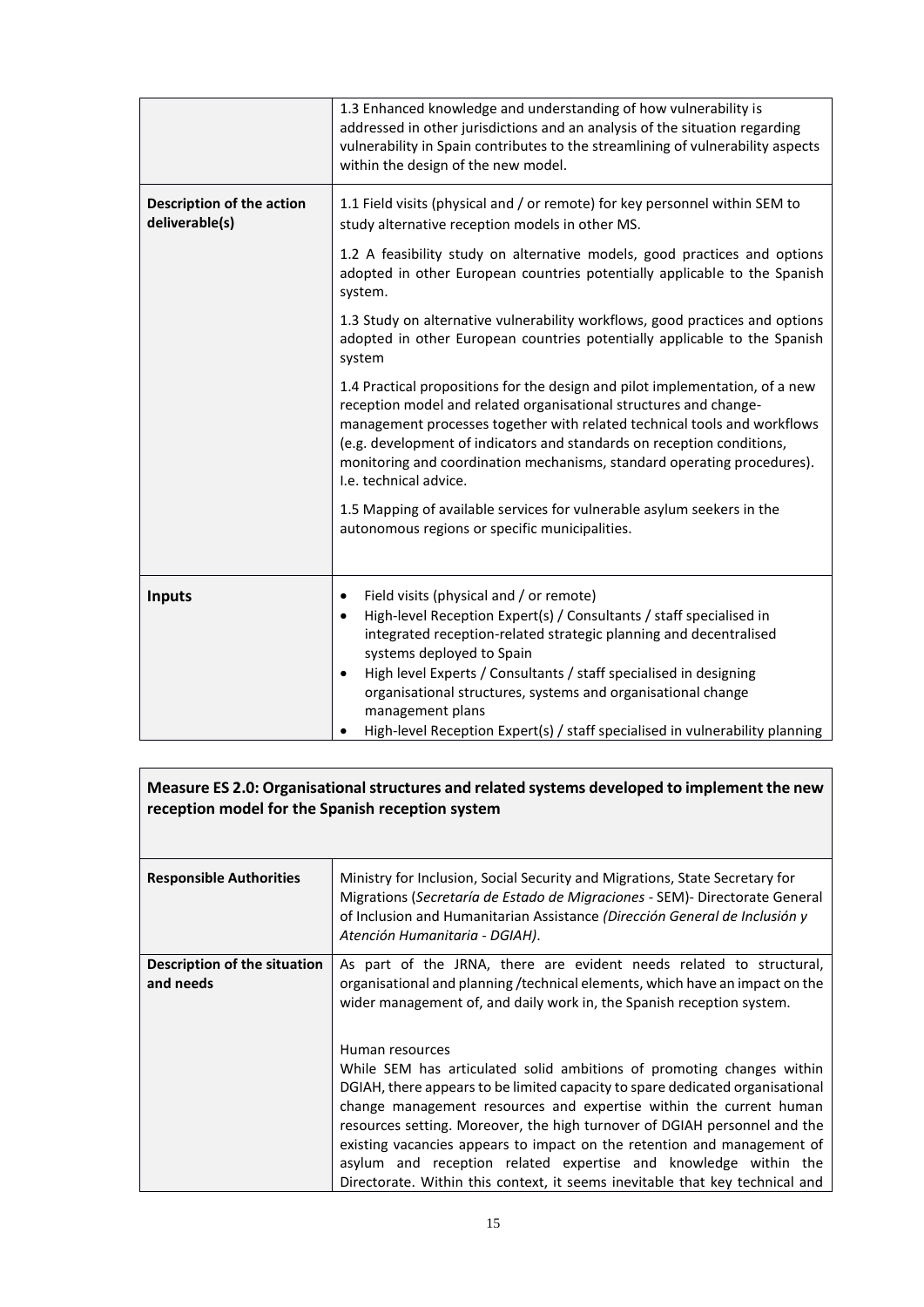| management functions do suffer from the limited possibility to count on<br>permanent teams and carry out multi-year strategic planning efficiently.                                                                                                                                                                                                                                                                                                                                                                                                                                                                                                                                                  |
|------------------------------------------------------------------------------------------------------------------------------------------------------------------------------------------------------------------------------------------------------------------------------------------------------------------------------------------------------------------------------------------------------------------------------------------------------------------------------------------------------------------------------------------------------------------------------------------------------------------------------------------------------------------------------------------------------|
| Monitoring & Evaluation<br>These human resources limitations also hinder the possibility to invest in, and<br>implement, an internal monitoring and evaluation strategy aimed at<br>systematically enhancing the learning process and improving the service.                                                                                                                                                                                                                                                                                                                                                                                                                                         |
| Knowledge and data management<br>Knowledge and data management has emerged in all exchanges with SEM<br>officials as a key area where technical support is needed. According to a wide<br>number of stakeholders interviewed, the SIRIA database has not been<br>designed for such a high volume of applicants, and consequent data inputs.<br>SIRIA struggles to cope as the data management tool in providing adequate<br>and timely information to its users. The inability to produce accurate statistics<br>appears not only as a limitation for communication and other external<br>purposes, but, more importantly, for informed decision-making processes.                                   |
| Related to knowledge and data management, but equally to human<br>resources, there appears some constraints in dedicating specialised staff to<br>manage statistics and data management within DGIAH.                                                                                                                                                                                                                                                                                                                                                                                                                                                                                                |
| Funding<br>The intention of pursuing the implementation of a a new model of reception<br>system has possible repercussions on the management of reception-specific<br>national and European funds. Depending on the model pursued, there<br>appears the need to enhance the role of administrative support structures,<br>including boosting the technical capacity of the General Sub-Directorate of<br>Strategic Planning and European Funds.                                                                                                                                                                                                                                                      |
| <b>Reception conditions Monitoring</b><br>The needs for effective reception conditions monitoring systems to ensure<br>common standards in delivery of reception services is evident from the JRNA.<br>The development and adoption of a national reception conditions monitoring<br>system building on the EASO ARC (Assessments of Reception Conditions) tool,<br>based on EASO Standards and Indicators for reception conditions, would<br>assist in ensuring common European standards are maintained across the<br>Spanish reception system and regardless of the entity involved.                                                                                                              |
| Vulnerability                                                                                                                                                                                                                                                                                                                                                                                                                                                                                                                                                                                                                                                                                        |
| The reception Management Manual highlights systematically the importance<br>of identifying vulnerable persons and assessing the special reception needs of<br>the applicants, and how these circumstances should guide the allocation of<br>specialised places. In this context, the asylum reception system can attend<br>some categories of vulnerable persons (e.g., families with minors or pregnant<br>women) in standard facilities. However, while specialised entities provide the<br>system with reception places for very specific vulnerabilities that cannot be<br>addressed in standard facilities, stakeholders highlighted the limited capacity<br>of the system (around 200 places). |
| Despite the extensive and detailed instructions present in the Manuals, there<br>appears to be a need to reinforce SOPs, monitoring mechanisms and tools<br>across the different phases of the reception system and in emergency settings<br>to ensure an effective process of identification and referral. A more<br>harmonised approach should include tools on how to identify and respond to                                                                                                                                                                                                                                                                                                     |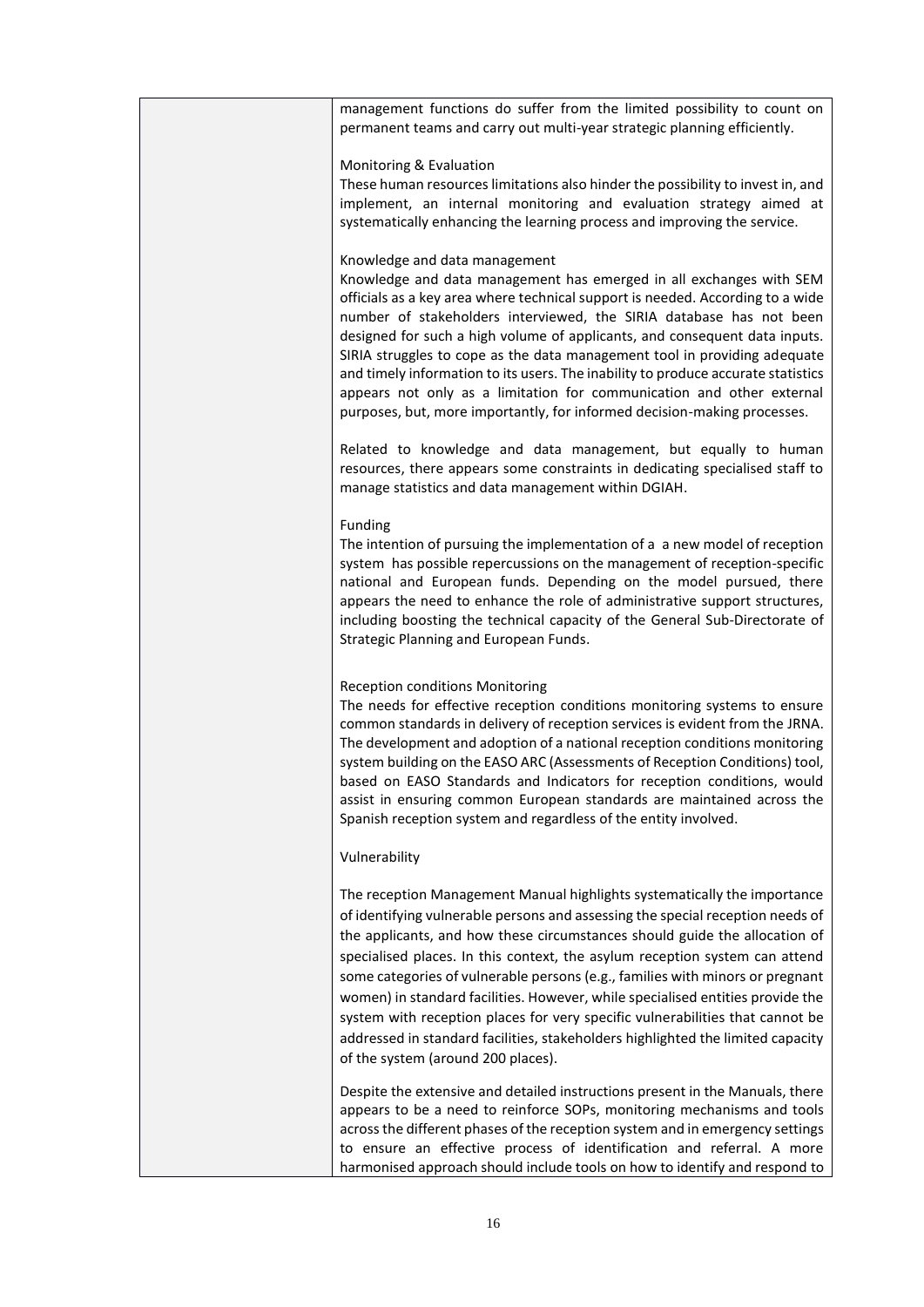|                                             | special reception needs for vulnerable persons $-$ and prevent the use of<br>different tools by different stakeholders.                                                                                                                                                                                     |
|---------------------------------------------|-------------------------------------------------------------------------------------------------------------------------------------------------------------------------------------------------------------------------------------------------------------------------------------------------------------|
|                                             | Legal advice<br>Recent judgments have important implications in the organization<br>the asylum reception system.<br>and management<br>of<br>The<br>lack<br>οf<br>specialized staff at the DGIAH limits the possibilities of finding the most<br>appropriate alternative within the current legal framework. |
| <b>Outputs</b>                              | 2.1 Implementation plan, change management plan, organisational change<br>management plans developed to support the transition to a new reception<br>model as identified under Measure 1                                                                                                                    |
|                                             | 2.2 Enhanced culture of adaptation to changes, strengthened teamwork<br>approaches, improved internal communication, and enhanced understanding<br>of organisational changes and their dynamics.                                                                                                            |
|                                             | 2.3 Strengthened capacity of the Sub-Directorate of Strategic Planning and<br>European Funds to identify, access and plan for management of available<br>funding mechanisms.                                                                                                                                |
|                                             | 2.4 Optimisation of data management across the reception system and<br>related institutions.                                                                                                                                                                                                                |
|                                             | 2.5 Enhanced monitoring and evaluation culture at central level and learning<br>in the service.                                                                                                                                                                                                             |
|                                             | 2.6 Development, testing and implementation of a national reception<br>conditions monitoring system to ensure common standards are maintained<br>in the delivery of reception services                                                                                                                      |
|                                             | 2.7 Development of harmonised vulnerability approach and workflows across<br>Spain's reception system, including in terms of the identification and<br>assessment of applicants' special needs.                                                                                                             |
|                                             | 2.8 Strengthened capacity of the DGIAH to make legal analysis                                                                                                                                                                                                                                               |
| Description of the action<br>deliverable(s) | 2.1 Support not only the design, but also the implementation of any<br>institutional changes at the DGIAH, including those related to the new<br>reception model as an Output from Measure 1                                                                                                                |
|                                             | 2.1 Support for development of the strategy / plans / budget for the new<br>design, modeling and implementation of the proposed reception system in its<br>required components as per Output 2.1                                                                                                            |
|                                             | 2.1. Development of required human resource plans, organisational charts<br>and organograms to promote organisational changes                                                                                                                                                                               |
|                                             | 2.2. Creation / agreement of required tools and mechanisms to promote<br>organisational changes                                                                                                                                                                                                             |
|                                             | 2.3 In-depth analysis and understanding of the current national and<br>European funding mechanisms                                                                                                                                                                                                          |
|                                             | 2.4 Assessment of technical resource gaps and the functionality needs of the<br>SIRIA database                                                                                                                                                                                                              |
|                                             | 2.4 Support for the automation of data collection and report production                                                                                                                                                                                                                                     |
|                                             | 2.5 Support in the creation of an internal monitoring and evaluation structure<br>(and resourcing for a required team).                                                                                                                                                                                     |
|                                             | 2.5 Technical and methodological support in internal (thematic) evaluations<br>as needed                                                                                                                                                                                                                    |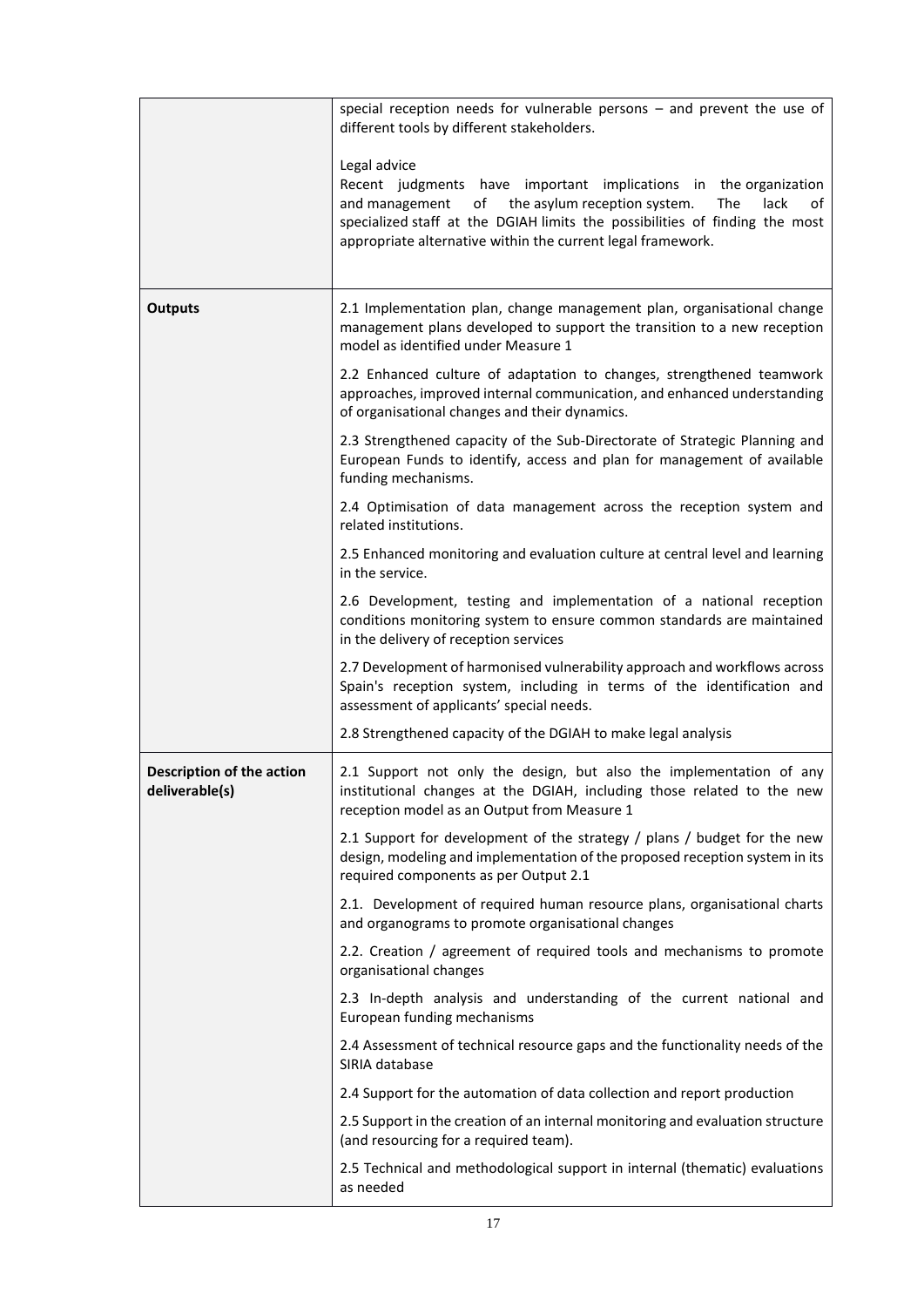|        | 2.6 Support for developing and rolling out a national reception conditions<br>monitoring system managed by a dedicated team at central level.                                                                                                                                                                                                                                                                                                                                                     |
|--------|---------------------------------------------------------------------------------------------------------------------------------------------------------------------------------------------------------------------------------------------------------------------------------------------------------------------------------------------------------------------------------------------------------------------------------------------------------------------------------------------------|
|        | 2.6 Definition of strategic indicators at different levels to monitor in real-time<br>the evolution of the reception system, its capacity, the situation of reception<br>residents                                                                                                                                                                                                                                                                                                                |
|        | 2.7 Support in the implementation of vulnerability protocols (mid-term) or<br>those existing (immediate)                                                                                                                                                                                                                                                                                                                                                                                          |
|        | 2.7 Support the design, and testing, of tools and SOPs dedicated to enhancing<br>identification, assessment and referral of persons with special reception<br>needs (including adapting EASO tools)                                                                                                                                                                                                                                                                                               |
|        | 2.7 Develop guidance (and template) on conducting interviews to new arrivals<br>to enhance the detection of vulnerabilities                                                                                                                                                                                                                                                                                                                                                                       |
|        | 2.8 Legal analysis on the different alternatives for the new reception system<br>model based on the recent judgements                                                                                                                                                                                                                                                                                                                                                                             |
| Inputs | Asylum Support team(s) deployed (on short- and long-term missions -<br>including remote support (if force majeure applies) including:                                                                                                                                                                                                                                                                                                                                                             |
|        | Reception experts / consultants / staff experienced in Reception<br>$\bullet$<br>Strategy & Planning; Organisational Transformation Management<br>Design and Delivery of National Reception Services, etc.<br>Reception system monitoring experts / consultants / staff<br>Structural and EU funding mechanisms expert(s) / consultants / staff<br>Data expert/IT Project Officer(s) for the assessment<br>$\bullet$<br>Vulnerability experts<br>Legal experts<br>Monitoring & Evaluation experts |

| Measure ES 3.0: Strengthened capacity within the Spanish reception system through professional<br>development, tools and materials |                                                                                                                                                                                                                                                                                                                                                                                                                                                                   |
|------------------------------------------------------------------------------------------------------------------------------------|-------------------------------------------------------------------------------------------------------------------------------------------------------------------------------------------------------------------------------------------------------------------------------------------------------------------------------------------------------------------------------------------------------------------------------------------------------------------|
| <b>Responsible Authorities</b>                                                                                                     | Ministry for Inclusion, Social Security and Migrations, State Secretary for<br>Migrations (Secretaría de Estado de Migraciones - SEM) - Directorate General<br>of Inclusion and Humanitarian Assistance (Dirección General de Inclusión y<br>Atención Humanitaria - DGIAH).                                                                                                                                                                                       |
| Description of the situation<br>and needs                                                                                          | The needs assessment consultations with the Spanish authorities, UNHCR as<br>well as members of civil society, who are directly involved in the management<br>of reception centres and relevant programmes, highlighted the need for<br>continuous and harmonised training across all relevant entities.                                                                                                                                                          |
|                                                                                                                                    | These are the main challenges identified with regard to training and<br>professional development for different categories of Spanish personnel in the<br>national reception system:                                                                                                                                                                                                                                                                               |
|                                                                                                                                    | Lack of permanent staff to address all competencies of the General Sub-<br><b>Directorate for International Protection Programmes</b><br>The re-structuring process coupled with other challenges identified since<br>2016, left gaps in terms of permanent staff in the organisational structure of<br>the General Sub-Directorate for International Protection Programmes. Most<br>of the measures taken so far focus on the short-term hiring of a wide number |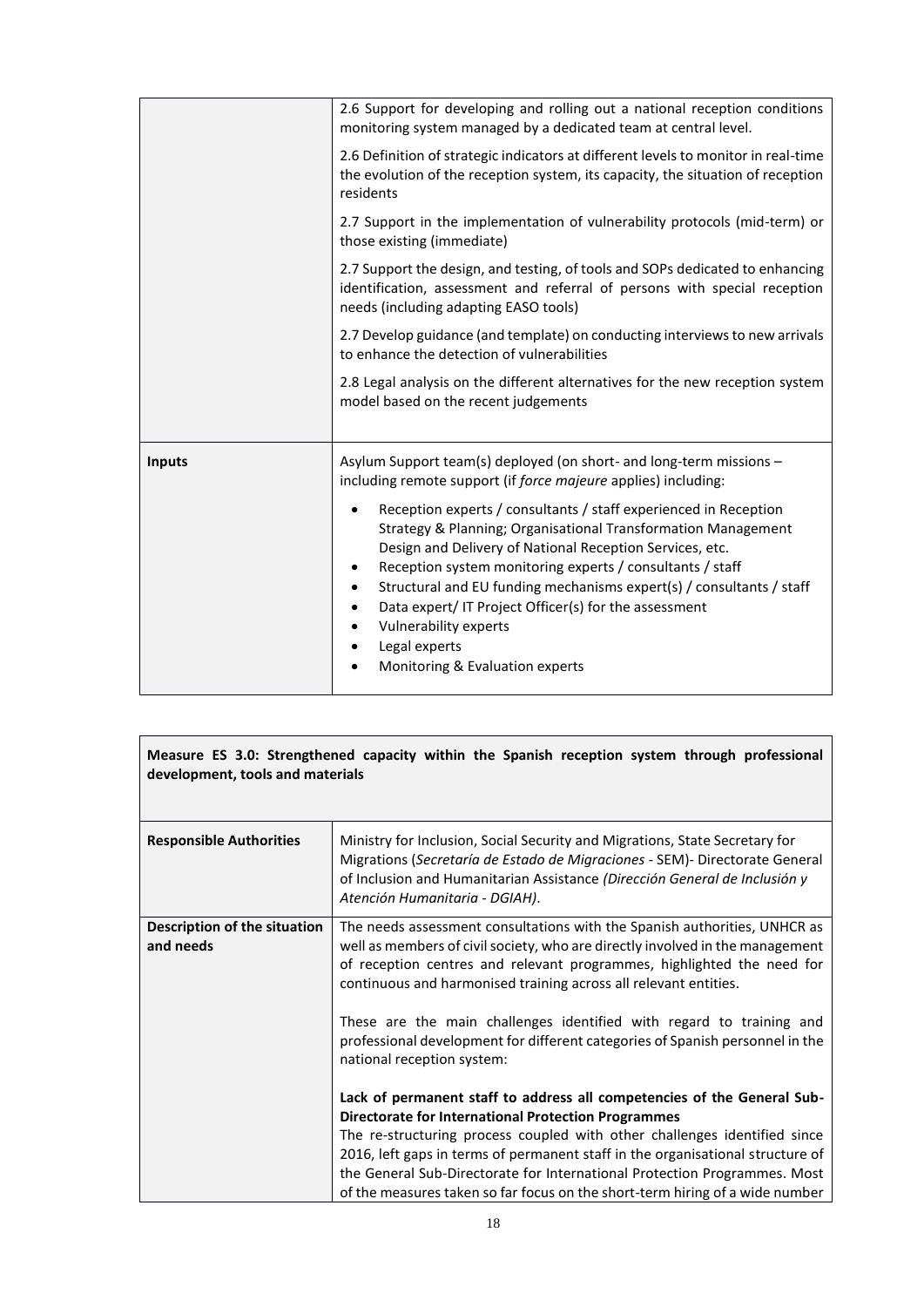|                | of interim staff to fill permanent positions. The temporary nature of staff's<br>employment contracts prevents a clear and planned investment in<br>professional development across the board.                                                                                                                                                                                                                                                                                                                                                                                                                                                                      |
|----------------|---------------------------------------------------------------------------------------------------------------------------------------------------------------------------------------------------------------------------------------------------------------------------------------------------------------------------------------------------------------------------------------------------------------------------------------------------------------------------------------------------------------------------------------------------------------------------------------------------------------------------------------------------------------------|
|                | Training gaps of various functionalities<br>Due to the overwhelming and rapid increase of applicants requiring access to<br>the reception system, both the number of organisations and their staff<br>multiplied in a short time in order to cope with the applicants' reception<br>needs. This has created an additional challenge to allocate appropriate time<br>for training and learning activities. In addition, the need to match training<br>activities with funding priority areas, as pre-identified by the authorities in<br>funding programmes, limited the potential thematic of training that could be<br>offered to respond to the identified needs. |
|                | Overall, the need for government officials with several years of experience<br>working with applicants for international protection to receive specialised<br>training sessions, responding to their particular needs, including on working<br>with vulnerabilities (e.g. prevention and response to GBV, victims of<br>trafficking, LGBTI cases, and resettlement cases) was also highlighted.<br>Exposure to other European reception realities is limited and has been clearly<br>identified as a learning opportunity for the exchange of good practice.                                                                                                        |
|                | Lack of a national Training Programme/s and national trainers<br>Currently there is a lack of a common, mandatory training programme<br>focusing on reception related matters at national level and the existent<br>training offer is limited and not easily accessible.                                                                                                                                                                                                                                                                                                                                                                                            |
|                | Moreover, content-related training is fragmented and usually offered by<br>UNHCR and NGOs on an ad-hoc basis. Whilst the cooperation with UNHCR<br>and NGOs is perceived as good practice there is a lack of coordination and<br>standardisation of on-boarding training programmes and knowledge<br>management pathways for reception officials, having more experience in the<br>field.                                                                                                                                                                                                                                                                           |
|                | The Needs Assessment also revealed that many of the newly recruited staff<br>working in first line reception have other relevant learning needs in relation<br>to essential principles, standards and concepts related to International<br>Protection (including identification of vulnerabilities, THB, etc.).                                                                                                                                                                                                                                                                                                                                                     |
| <b>Outputs</b> | 3.1 A more harmonised/coordinated training approach in the reception<br>system involving both government and civil society actors through<br>development of an agreed one-year and multi-year Professional<br>Development and Training plan                                                                                                                                                                                                                                                                                                                                                                                                                         |
|                | 3.2 Tailor-made professional development and training programmes for<br>senior and intermediate reception officials in reception centers.                                                                                                                                                                                                                                                                                                                                                                                                                                                                                                                           |
|                | 3.3 Tailor-made training programmes for managers, directors and policy<br>makers                                                                                                                                                                                                                                                                                                                                                                                                                                                                                                                                                                                    |
|                | 3.4 Tailor-made onboarding and training programme for newcomers                                                                                                                                                                                                                                                                                                                                                                                                                                                                                                                                                                                                     |
|                | 3.5 Supporting national training capacity through the establishment of a<br>trainer's pool                                                                                                                                                                                                                                                                                                                                                                                                                                                                                                                                                                          |
|                | 3.6 EASO training modules translated into Spanish                                                                                                                                                                                                                                                                                                                                                                                                                                                                                                                                                                                                                   |
|                |                                                                                                                                                                                                                                                                                                                                                                                                                                                                                                                                                                                                                                                                     |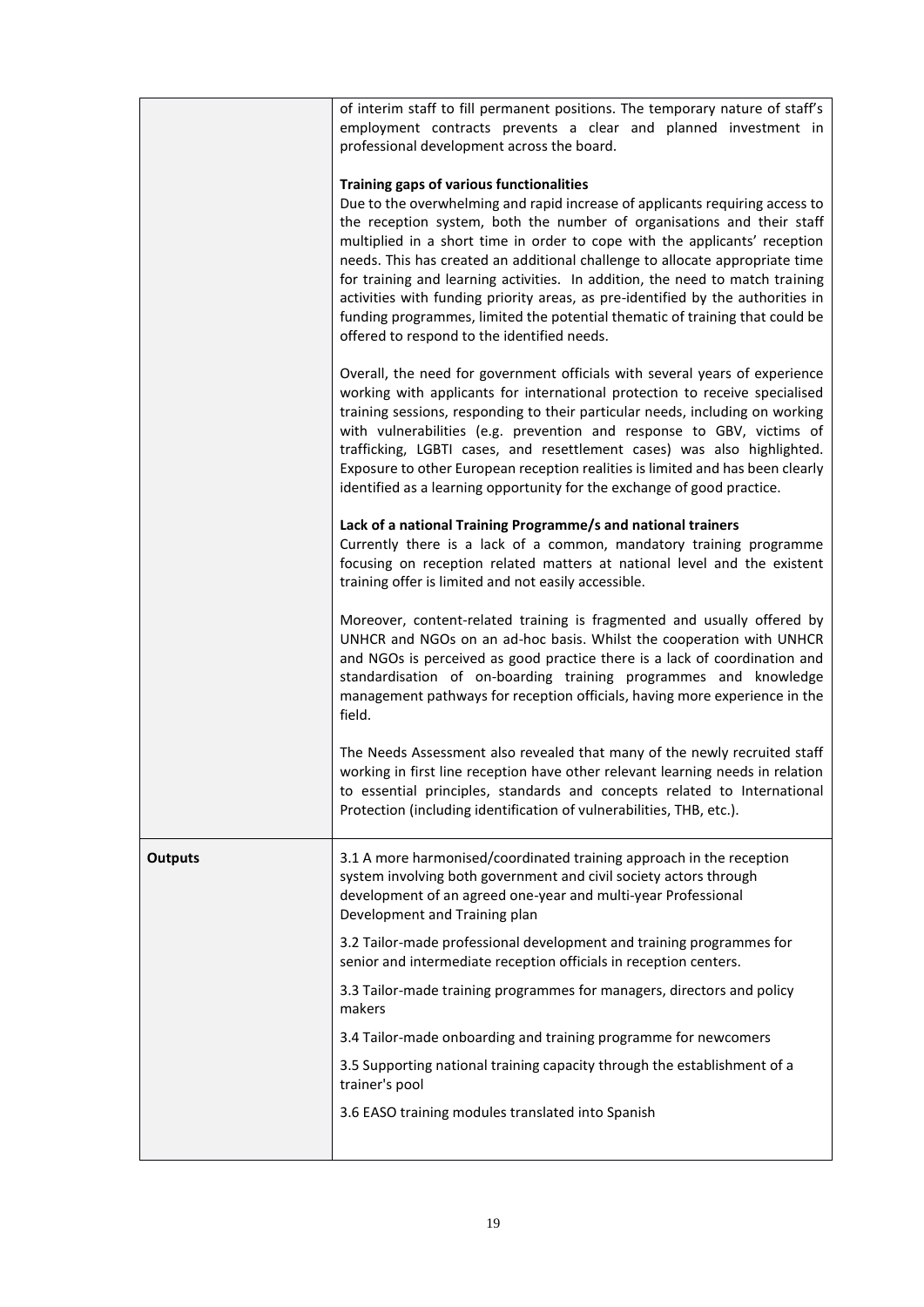| Description of the action<br>deliverable(s) | 3.1 Delivery of targeted/thematic professional development and training<br>events for both governmental and non-governmental reception<br>stakeholders |
|---------------------------------------------|--------------------------------------------------------------------------------------------------------------------------------------------------------|
|                                             | 3.2 Development and delivery of professional development and training<br>programmes for senior and intermediate reception officials                    |
|                                             | 3.3 Development and delivery of professional development and training<br>programme for managers, directors and policy makers                           |
|                                             | 3.4 Development and delivery of onboarding and training programme for<br>new staff working in the context of reception                                 |
|                                             | 3.5 Establish Training of Trainers programme to support development of<br>national training capacity in the area of reception                          |
|                                             | 3.6 Facilitation of national trainings through translation, publication and<br>distribution of EASO's relevant training modules                        |
| <b>Inputs</b>                               | Asylum Support team(s) deployed (on short- and long-term missions -<br>including remote support (if force majeure applies) including:                  |
|                                             | Ad hoc Training Sessions                                                                                                                               |
|                                             | Participation of national trainers in EASO train-the-trainer sessions                                                                                  |
|                                             | 3 Training Support Officers<br>Trainers from the EASO Trainers Pool                                                                                    |
|                                             |                                                                                                                                                        |

| Measure ES 4.0: Enhanced capacity to offer reception services in locations under particular pressure |                                                                                                                                                                                                                                                                                                                                                                                                                                                                              |
|------------------------------------------------------------------------------------------------------|------------------------------------------------------------------------------------------------------------------------------------------------------------------------------------------------------------------------------------------------------------------------------------------------------------------------------------------------------------------------------------------------------------------------------------------------------------------------------|
| <b>Responsible Authorities</b>                                                                       | Ministry for Inclusion, Social Security and Migrations, State Secretary for<br>Migrations (Secretaría de Estado de Migraciones - SEM)- Directorate<br>General of Inclusion and Humanitarian Assistance (Dirección General de<br>Inclusión y Atención Humanitaria - DGIAH).                                                                                                                                                                                                   |
| Description of the<br>situation and needs                                                            | Changing trends in migration routes have affected Spain over the past few<br>years, and particularly the Canary Islands. In parallel to the relatively steady<br>influx of migrants arriving through the airport, sea arrivals in the Canary<br>Islands have increased swiftly in the last year. This significant increase in sea<br>arrivals meant enormous pressure for the reception system in the islands,<br>which was unprepared to receive a large number of migrants |
| <b>Outputs</b>                                                                                       | 4.1. Reception capacity for asylum seekers in the Canary Islands is<br>strengthened<br>4.2. Enhanced identification, assessment and referral of asylum seekers<br>with special needs in Canary Islands and harmonised with other Spanish<br>regions (link to SP 2.0 - output 2.4)<br>4.3. Arrivals to Canary Islands benefit from a reliable, standardised and<br>systematised information provision mechanism within the reception<br>system.                               |
| Description of the<br>actions                                                                        | 4.1 Feasibility study on the reinforcement for a stable reception<br>infrastructure for international protection in the Canary Islands                                                                                                                                                                                                                                                                                                                                       |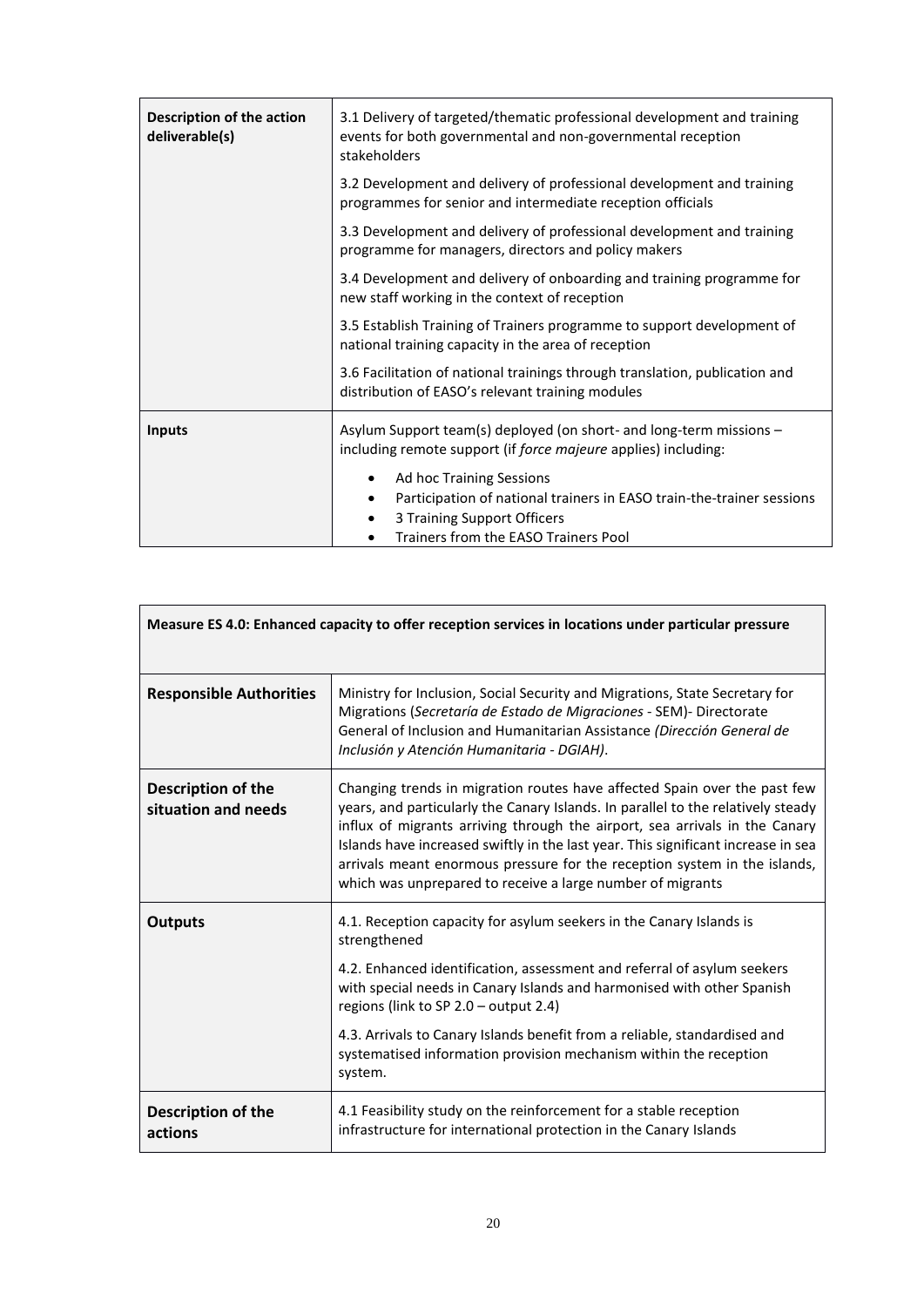| <b>Inputs</b> | To be further defined during inception but will include Experts / Consultants<br>staff in support of reception centre management and related<br>implementation of required vulnerability workflows as necessary and<br>reception infrastructure, site planning, engineering and design experts. |
|---------------|-------------------------------------------------------------------------------------------------------------------------------------------------------------------------------------------------------------------------------------------------------------------------------------------------|
|               | 4.3. Design a reliable, standardised and systematised information provision<br>intervention potentially including the delivery of info-sessions, training on<br>information provision and available info-tools within the reception system.                                                     |
|               | 4.3. Guidance on how to conduct vulnerability assessment interviews,<br>including remotely                                                                                                                                                                                                      |
|               | 4.2 Study of best practices and available tools that can be applied to<br>reception centres under particular pressure,                                                                                                                                                                          |
|               | 4.2 Design of indicators and standards on vulnerability in emergency<br>settings                                                                                                                                                                                                                |
|               | 4.1 Identification, design and testing of mechanisms to ensure the timely<br>referral to reception centres for international protection                                                                                                                                                         |
|               | 4.1 Enhancement of the regional/local coordination between relevant<br>reception stakeholders, for example, by supporting regular coordination in<br>Canary Islands                                                                                                                             |
|               |                                                                                                                                                                                                                                                                                                 |

**Measure ES 5.0: Inception of support for Spanish authorities to facilitate the fulfilment of their resettlement pledges.**

# **(6-month inception measure)**

| <b>Responsible Authorities</b>            | Ministry for Inclusion, Social Security and Migrations, State Secretary for<br>Migrations (Secretaría de Estado de Migraciones - SEM)- Directorate<br>General of Inclusion and Humanitarian Assistance (Dirección General de<br>Inclusión y Atención Humanitaria - DGIAH).                                                                                                                                                                                                                                                                                                                                                                                                                                                                                                                                                                                                                                                                                                               |
|-------------------------------------------|------------------------------------------------------------------------------------------------------------------------------------------------------------------------------------------------------------------------------------------------------------------------------------------------------------------------------------------------------------------------------------------------------------------------------------------------------------------------------------------------------------------------------------------------------------------------------------------------------------------------------------------------------------------------------------------------------------------------------------------------------------------------------------------------------------------------------------------------------------------------------------------------------------------------------------------------------------------------------------------|
| Description of the<br>situation and needs | As part of the JRNA, there are evident needs related to Resettlement:<br>Spain is currently engaged in promoting a National Resettlement<br>Programme. Some refugees resettled are accepted through a pilot<br>Community Sponsorship Programme. The stakeholders involved in the<br>Spanish resettlement and complementary pathways programmes are a<br>combination of state and non-state actors. Among state actors, two can be<br>identified as the main stakeholders, namely MISSM and the Ministry of<br>Interior. These two actors share a joint responsibility and common<br>processes. Overall, from the information collected, needs have been<br>identified concerning two main aspects of resettlement. On one hand, the<br>professional development and training of MISSM. On the other hand, Spain's<br>participation to resettlement missions within a wider European framework<br>could contribute to efficiency gains and improved outcome of resettlement<br>processes. |
| <b>Outputs</b>                            | 5.1. Enhanced implementation of national resettlement programme through<br>a six-month inception phase.<br>5.2. Tailor-made training programme for staff of MISSM with resettlement<br>related tasks within the reception system                                                                                                                                                                                                                                                                                                                                                                                                                                                                                                                                                                                                                                                                                                                                                         |